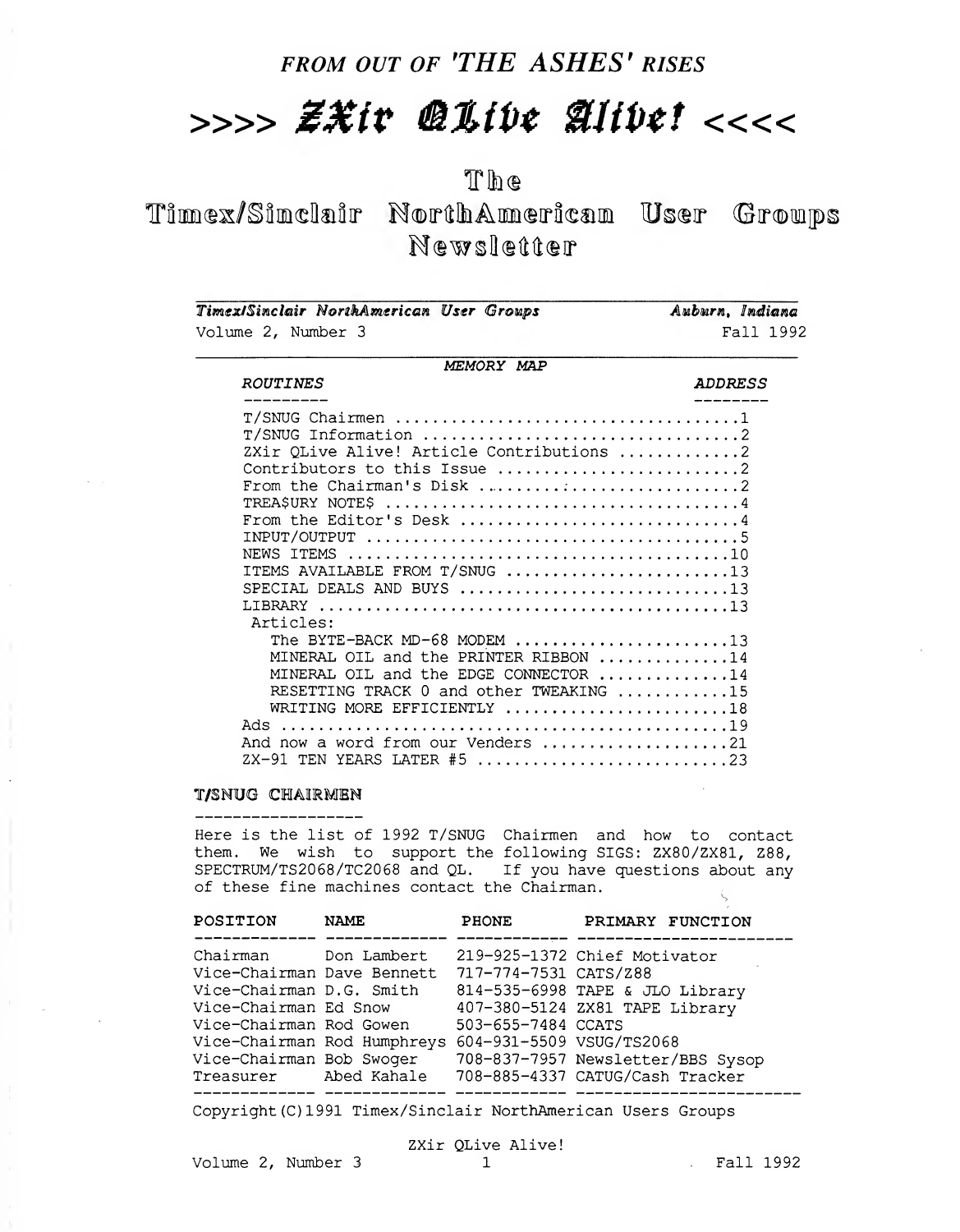### T/SNUG Information

---------------------------<br>ZXiv @Live Alive! is the newsletter of T/SNUG, the TIMEX/Sinclair NorthAmerican User Groups, providing news and software support to the T/S community in at least four newsletters per year.

It is our goal to build a Public Domain software library and develop a list of available software for all T/S machines showing the source.

Vendors have free space in this newsletter which they receive free of charge so they may see we are still out here. If you feel T/SNUG should perform other tasks, let us know your feelings

T/SNUG wishes to have one chairman from every T/S user group who will take charge of sending us their groups newsletter and other correspondence

We encourage your group to copy this newsletter and distribute it at regular meetings to all of your members. If you can't copy this newsletter, perhaps we can provide a disk with the articles on it for use in your newsletter

Articles appearing in this newsletter can be obtained by downloading this newsletter from our BBS.

You can keep T/SNUG alive for an annual contribution of \$10.00 made payable to Abed Kahale. Send check to:

#### ABED KAHALE ZXir QLive Alive! Newsletter <sup>335</sup> W NEWPORT RD HOFFMAN ESTATES IL 60195

Tele: H708-885-4337

 $\tau$ 

T.

## ZXir QLive Alive! Article Contributions

If you would like to contribute an article to the newsletter, upload a file to our BBS called

TSNUG . ART . If you have an AD for the newsletter UPLOAD a file called TSNUG. ADS. "If you have NEWS to POST about your group, UPLOAD a file called TSNUG . NWS .

If you need help contact the SYSOP by E-MAIL on the T/SNUG BBS, mail or by phone:

BOB SWOGER 613 PARKSIDE CIRCLE STREAMWOOD IL 60107-1647

It is preferred you call: H708/837-7957 or W708/576-8068

If you can only contribute hard copy, tape or disk format, send your inputs to:

DON LAMBERT ZXir QLive Alive! Newsletter 1301 KIBLINGER PL AUBURN IN 46706

Please call 219-925-1372 before sending articles.

#### CONTRIBUTORS TO THIS ISSUE -----------------------------

Alvin Ronald Albrecht Dave Bennett Mort Binstock James Caldwell Bill Harmer Abed Kahale Ken Krack Don Lambert Bob Madaris Gill Parrish Hugh Polley Joseph Rampolla Bob Swoger, K9WVY

#### FROM THE CHAIRMANS DISK

#### ----------------------------HARDWARE, SOFTWARE, JELLYWARE & DOCUMENTATION/ INSTRUCTIONS OR SINK OR SWIM

These thoughts were developed out of attempts to download files from Bob Swoger by modem to me which often resulted in defaults. I believe that a lot of the difficulty is that <sup>I</sup> do not have the necessary information to do the task properly. <sup>I</sup> also know that in the past <sup>I</sup> have had a time or two during voice communications that <sup>I</sup> have had some strange clicks and noises which could

 $\mathbf{2}$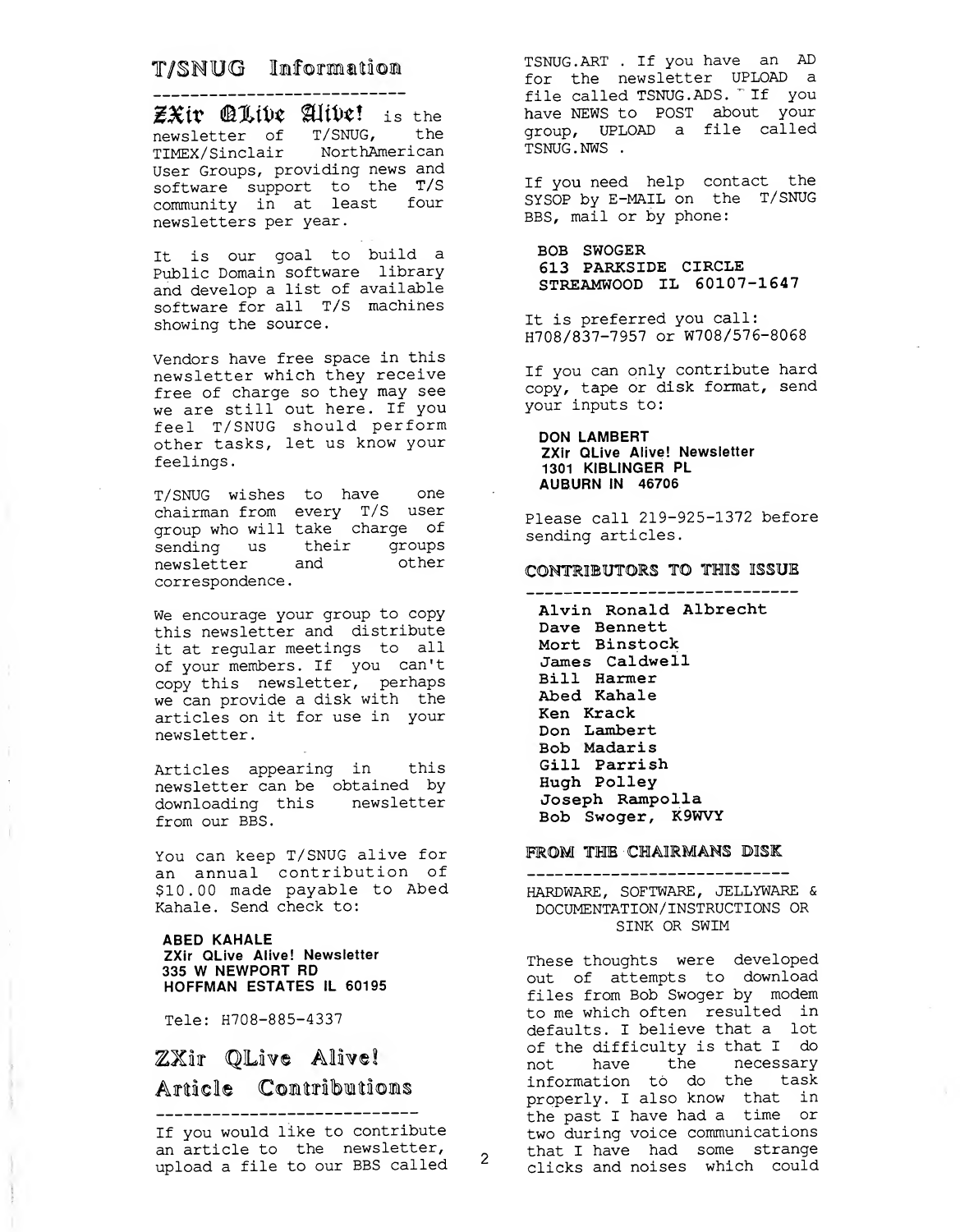have resulted in defaults in downloading by modem.

By information <sup>I</sup> am referring to documentation (which could be in the software in the form of HELP! files) which usually gets into the technical aspects of the hardware /software but which does not help the first time user of the particular hardware/software. Also by information <sup>I</sup> am also referring to the particular key punches and what results from the key punches as instructions. Some documentation does include instructions but usually in a very shorthand version. So now we have two sets of information, 1. documentation (which usually gets into the theory of the hardware/ software) and 2. instructions (which describes in very specific terms how to use the hardware/software).

<sup>I</sup> have had problems in the past that included the screen going blank and <sup>I</sup> sit there wondering if the program had quit or should <sup>I</sup> wait or should <sup>I</sup> reload the program. It is nice when the instructions state "after pressing ENTER the screen will go blank for about 20 seconds and then the MENU will appear and then you can make your choice of  $--$ " It is very helpful if the instructions do tell you what the screen shows. If you are supposed to get a minus sign in the top left corner of the screen say so.

Telephone instructions are helpful but not as good as something on paper. <sup>I</sup> have never conquered the ability of holding the telephone and writing and besides what is said often is misunderstood. On paper with all key punches and the results of the key punches make for very good instructions

<sup>I</sup> can remember my first attempts to use <sup>a</sup> word processor. <sup>I</sup> had ended up with copious notes of how to do each of the many things that one<br>could do and I eventually got  $3$ could do. And <sup>I</sup> eventually got

to the place where the notes are no longer needed. The same applies to any new hardware/software I get involved with. <sup>I</sup> don't know what others do to get started with something new but <sup>I</sup> am cautious and like to progress slowly. <sup>I</sup> have some software that defaults and <sup>I</sup> don't know if it is my fault or the software

An example of the differences between documentation and instructions is the LarKen Disk Drive manual. I had a disk that was AUTOSTART on an 80 track disk. My 80 track disk was drive #1. But pressing ENTER when powering up would only access drive 0. I batted around the problem for quite a while and one night while my wife was in Japan I woke up in the early morning hours (3 AM) and I had the answer in my mind. It seemed stupid but <sup>I</sup> put on a robe and went to the computer and fired up and entered "RAND USR 100: GOTO 1" "ENTER" and then "RAND USR 100: New" and then "ENTER" and lo and behold the 80 track drive kicked in and the disk AUTOSTARTed. Nowhere in the documentation does it actually state that is the way to do it; but it is buried in the GOTO command explanation and the NEW command explanation. <sup>I</sup> know, <sup>I</sup> know that it reads that way but for someone reading the documentation looking for it will find it hard to find the way it is stated. Just a case of not understanding what is in the documentation. And after <sup>I</sup> did successfully get the problem solved it was months before <sup>I</sup> finally read the documentation and understood what it meant.

Ideally there should be documentation for those that want the information and also specific instructions for those that do not grasp the full importance and how to out of the documentation. And the two forms of information should be separate. When I am using the software I don't care that it is taking the data at address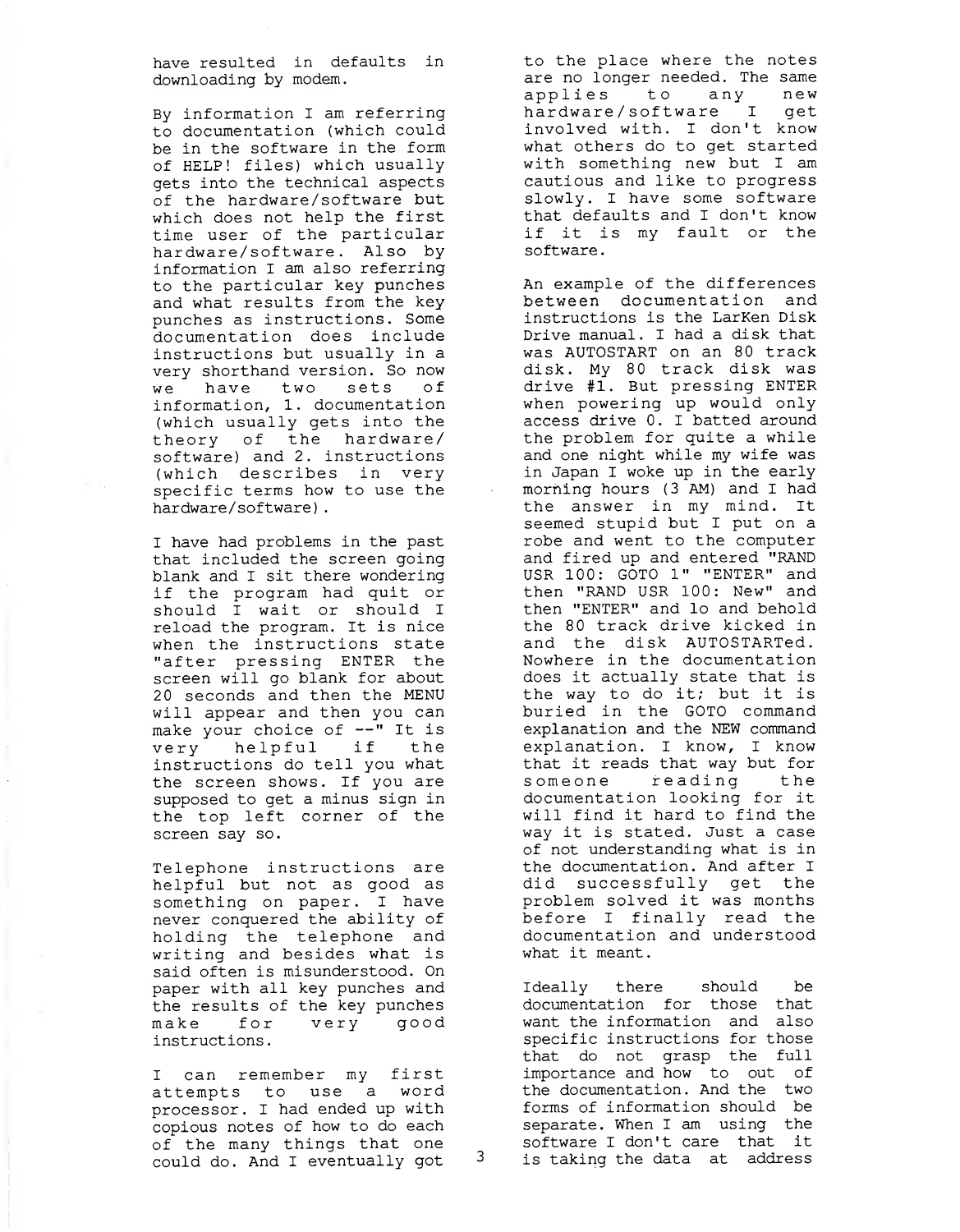XXXXXXX and transferring it in reverse order at address CCCCCCC and them adding it to the square of address QQQQQQ. But <sup>I</sup> do care that to get the material to SAVE to disk <sup>I</sup> need to press the "Q" key and then enter the file name not to exceed three characters and to expect a 15 second SAVE after <sup>I</sup> press "ENTER".

Donald S. Lambert, Chairman TIMEX/Sinclair NorthAmerican User Groups

### TREASURY NOTES

As of December 1, 1992, we have a balance of \$607.87 from <sup>7</sup> groups and 36 individuals.

Abed Kahale, Treasurer TIMEX/Sinclair NorthAmerican User Groups

#### FROM THE EDITORS DESK

-----------------------------

Though what Chairman Don has to say in his column about manuals has a great deal of validity, I just love it when he gives me a chance to editorialize and make us all think a little. So put on your thick hide, Don, because here it comes!

Al Feng says "A manual can't make you read it". Don seems to be one of those people who reads a manual but doesn't absorb/comprehend it. On page <sup>9</sup> of the LKDOS manual Larry Kenny states: "If you plan on distributing some software that is on LKDOS disks, using disks formatted as single sided will be compatible on more systems than double sided disks. (48 TPI is most common.)" And for this reason on page 10 of the same manual Larry states: "All software on disk from LarKen Electronics will be supplied on single sided 40 track disks unless requested otherwise."

Don KNOWS <sup>I</sup> use only single sided double density (SSDD) disk drives and that to read any other format <sup>I</sup> must borrow a drive from a friend somewhere and go thru the hassle of

converting the disks to SSDD format. Anyone with DSDD drives can easily send out SSDD disks! Yet Don, a LogiCall owner, keeps sending me DSDD formatted disks that DO NOT have LogiCall on them!

In paragraph 6 of his column he states a problem he had trying to BOOT a disk in drive one. Page <sup>3</sup> of the LogiCall manual says: "Press 'N' <ENTER> to activate AUTOSTART ...." Don, LogiCall on the LarKen system is not optional! It should be on all LarKen disks! The LogiCall way to boot an AUTOSTART in drive #1 is to hold the ENTER key down on system boot-up and then hit '1' and then 'N' and ENTER. Just hit ? or H at the "DRIVE?' or 'Program? ' prompt to see why!

Don tries to remember what he hears on the phone instead of taking notes, we are all guilty of it from time to time. This is why I found it impossible to upload a program to him over the phone, (Paragraph 1) . He couldn't handle his side of the data transfer although there were just a few instructions I gave him to follow.

Some manuals are too verbose and poorly organized, what Don really needs along with his manual is a quickie card.

In Don's defense, on the software side, we programmers often write programs with no help files and when the program leaves a blank screen for a long period of time, we forget that maybe putting a flashing "WORKING" on the screen to give the user a feeling of security! Just, because we write programs doesn't mean we can write manuals, so thanks for the input, Don. <sup>I</sup> will be sending you a new LogiCall manual to try.

Now in the last issue of ZXir QLive Alive!, we started a MODEM series and I wish to keep it going. This time I wish to take the BYTE-BACK modem because there are still some to be had for the TS2068. I don't

4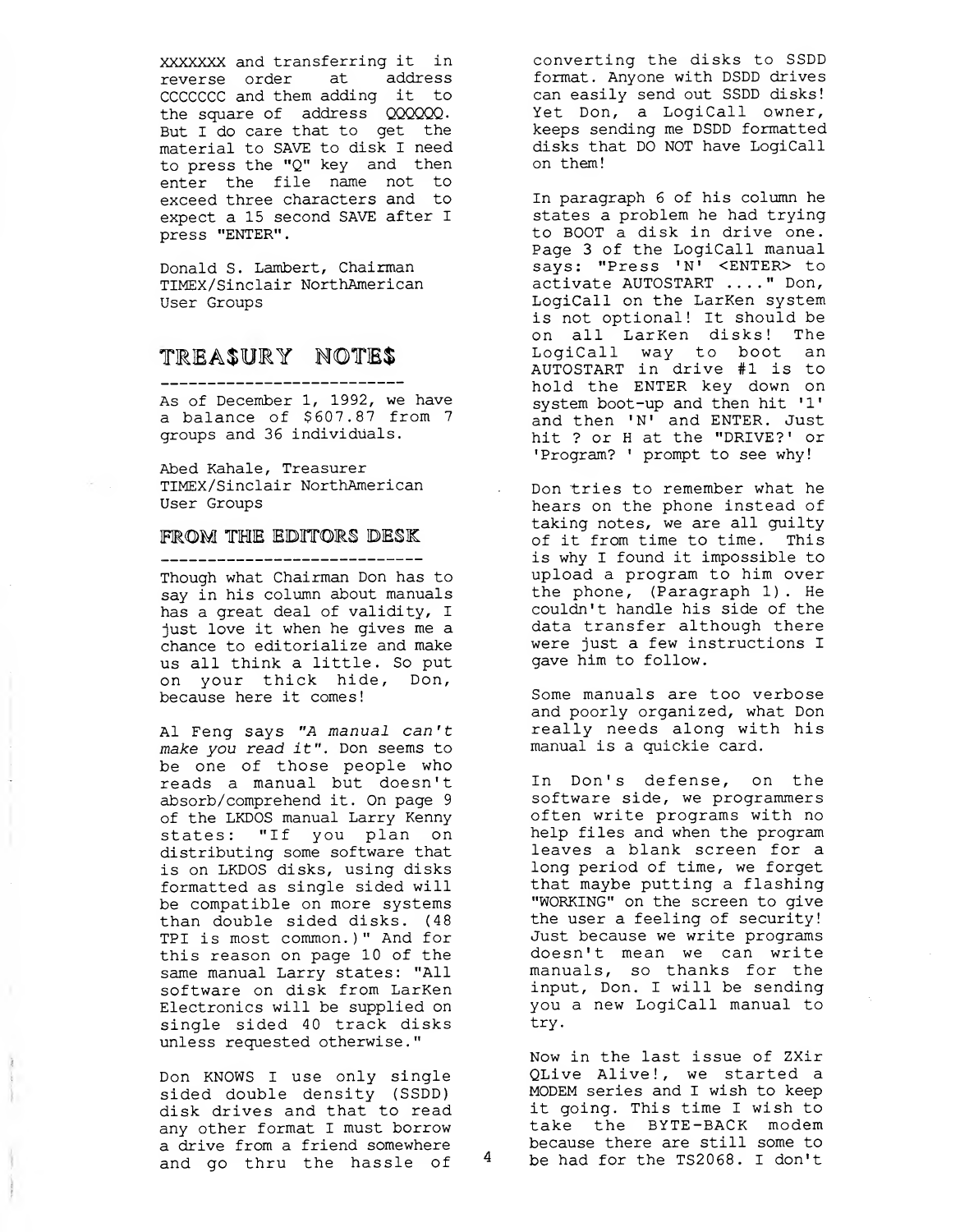feel this is the only modem and software you should have but you should have one for your collection. Read the article.

Bob Swoger, Editor TIMEX/Sinclair NorthAmerican User Groups

## INPUT/OUTPUT

Ken Krack writes: Dear Mr Lambert, I Have just seen the T/SNUG Newsletter for the first time ( please see copy of letter to Abed Kahale) and <sup>I</sup> appreciate its broader coverage than any 'local' T/S group . It should do a good job in maintaining interest in what <sup>I</sup> consider to be these masterly friendly computers, <sup>I</sup> even got the local county college to let me do the assignment work on a course in 'BASIC' language on a TS2040 printer and left everybody else behind struggling with C "Syntax Error". <sup>I</sup> would like to make a suggestion for what <sup>I</sup> find to be a long felt need and which can embrace the Whole membership of all grow <sup>s</sup> through the T/SNUG Newsletter, namely a section in the Newsletter for "PROJECT INTERLINK" by which members/groups interested in developing a particular project can liaise together by exchange particularly of T/S technical knowledge. Worthwhile projects, apart from being useful in themselves, will certainly help to keep the T/S interest flowing and growing particularly if project progress (and stumbling blocks) is reported regularly in the newsletter. We might also be able to produce a "T/S Computers Specialists Directory" of those willing to help others, for example <sup>I</sup> could be entered as specializing in 'plant data logging and alarming by TS2068' The following could be taken as example (and on which I am just on starting) :

A member of the SW A Sinclair user group wishes to develop a FAX interface for the TS2068. Technical help is particularly needed in out putting pixels (i.e. screen dump ) and signal compression, preferences to relevant articles/publications would also be appreciated. The developed design would be put into 'public domain' through the T/SNUG newsletter. Please contact:

Ken Krack c/o Virginia Pavlik RD1, Dick Station Irwin, PA 15642 Tel 412 446-5221 FAX c/o 412 832-9733

Alvin Ronald Albrecht writes: Dear Don, Has T/SNUG folded? I'm crossing my fingers that it hasn't but <sup>I</sup> haven't received a newsletter since Fall 1991. If I owe another year's dues, please let me know. If it has folded and if there is still some interest I'd be glad to help restart it with some articles or whatever is needed. Hoping to hear from you soon. Alvin

Be assured, Alvin, T/SNUG is still healthy, perhaps the mail system got very slow or else some other event happened but I am forwarding the letter to Abed and I have written to you.

Dave Bennett writes: It is nice to hear from you again. I didn't really have any Z88 articles for ZXir QLive Alive! <sup>I</sup> have been writing about the Z88 for five years and <sup>I</sup> am running out of ideas. However I did write a short article describing a method of transferring files between the Z88 and the TS2068 without the use of a Null Modem.

I would bet your inquiry came from Jay Shepard. He has called me several times asking questions including one about transferring files to the TS2068. <sup>I</sup> had advised Jay to use two modems. Jay did mention he had to connect to the phone jack in order to get this to work with his modems. I did not

PROJECT INTERLINK \_\_\_\_\_\_\_\_\_\_\_\_\_\_\_\_\_

 $\frac{1}{4}$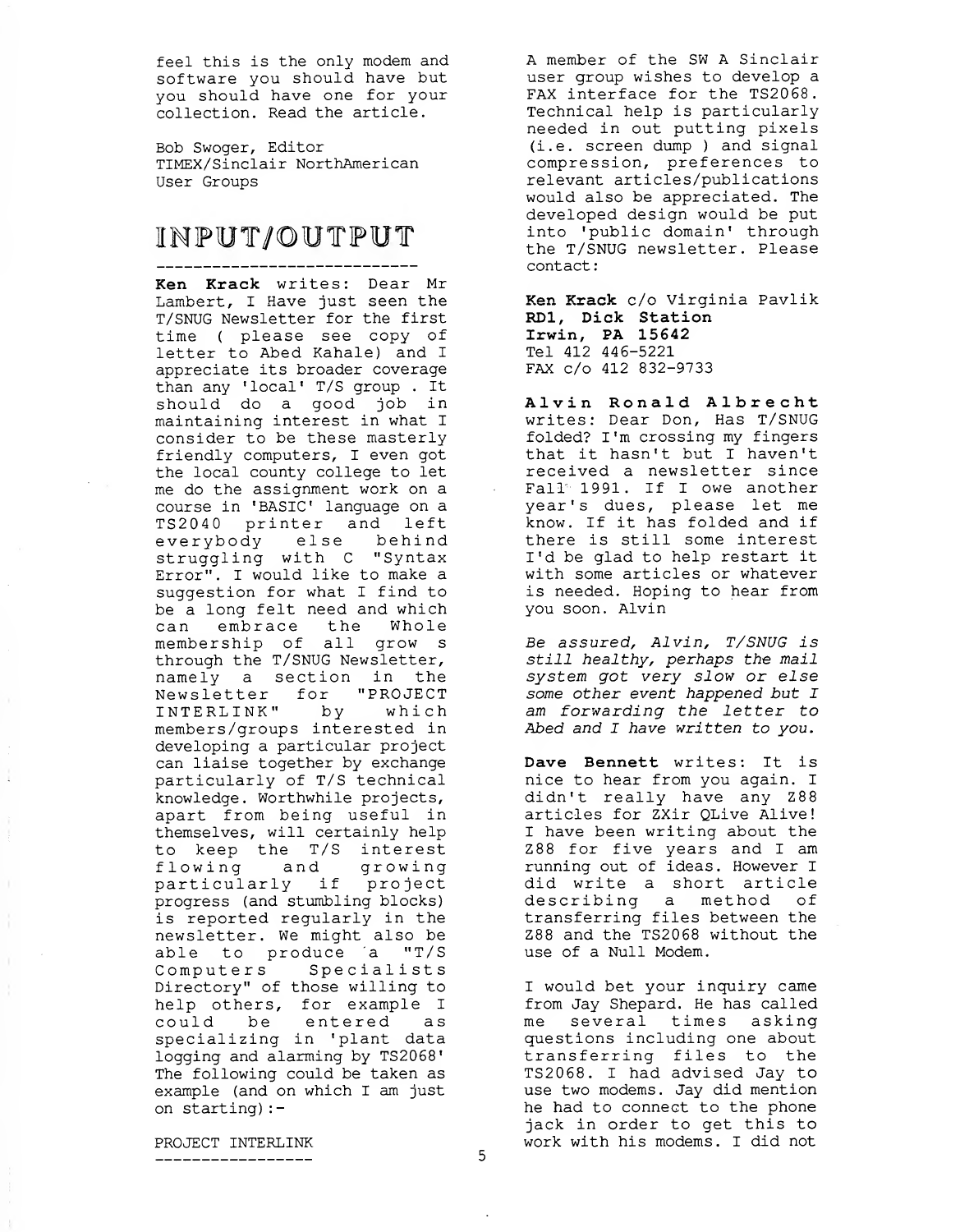have to do this with my two Hayes modems.

<sup>I</sup> have a Macintosh Classic as well as a Z88 and a QL. Bob Swoger uses Macintosh SE at work. Even though it would be easier to send the file directly to Bob on a Macintosh disk <sup>I</sup> decided to send the article on a PC disk again. Then you can add your comments if any. <sup>I</sup> was not too sure of the particulars on the TS2068 side in this procedure.

Hugh Polley writes: <sup>I</sup> would like to receive your TIMEX newsletter. Find enclosed a \$12.00 US POSTAL money order, cashable at any post office. The extra postage money is to cover any expense in sending your newsletter to Canada.

<sup>I</sup> would like to improve my QL by adding EPROMs and a disk drive system and by making it IBM compatible if possible. Any information you can send me is such an effort would be much appreciated!

> Hugh A. Polley #1-645 Meredith Rd. NE Calgary, Alta. CANADA T2E 5A9

Mort Binstock writes: Thanks for your 3/26 letter concerning your adventures with the ZX81 & AERCO Drives. <sup>I</sup> enjoyed your letter thoroughly. <sup>I</sup> have two ZX81 /AERCO setups, both quite sophisticated.

One is single sided double density, 10 pages on one side. By adding a notch plus punching two holes in the disk's jacket, (called FLIPPIES) <sup>I</sup> can use both sides of the disk by manually flipping the disk to get 20 pages per disk. <sup>I</sup> have used this scheme successfully since the early to mid '80s. At that time double density was a big deal, double sided rare and not affordable.

My second unit is a little newer & is DSDD. It will read & write to single sided disks formatted on my first unit, an advantage to a page oriented

filing system. Both systems will SAVE/LOAD BASIC, machine code and data files. Both are also equipped with Bill Bell's BBDOS

The ZX81s are used primarily to calculate model rocket programs/flight profiles, manage the club's data base, word processing (I'm on a plane now, therefore a handwritten letter), income taxes, balancing the checkbook etc.

Unit two has a remote keyboard. The rest of the computer is in an overhead cabinet. It is equipped with twin drives, 80 column printer, Hunter board, 64K RAM & CAI 40 column printer & stringy floppy (predecessor to disk drives) . It is also equipped with "remote" switches for reset, to switch the stringy floppy/disk drives in and out, switch printers, etc. <sup>I</sup> have also made internal modifications to accommodate the remote keyboard, better machine code handling, improved power supply etc.

Unit 1 is similar however uses a home made 8K RAM Board, 40 column TS2040 printer, 80 column thermal printer & Byte Back modem. The modem used to access electronic mail with my work. This unit also has remote switches & internal modifications

<sup>I</sup> almost purchased a LarKen board, but didn't. How does it compare to the AERCO? Are they still available? Where?

<sup>I</sup> also use a rather sophisticated & well equipped QL, another story in itself.

<sup>I</sup> recently purchased for \$5 an as is ZX81 that works. <sup>I</sup> plan to build 8K battery backed RAM & Input/Output "relays". <sup>I</sup> plan to use it to control & monitor lighting in my house, using Radio Shack 'wireless' light switches etc. The light switches send "tones" through the power lines

As you can see, my ZX's are <sup>6</sup> both well equipped & well used.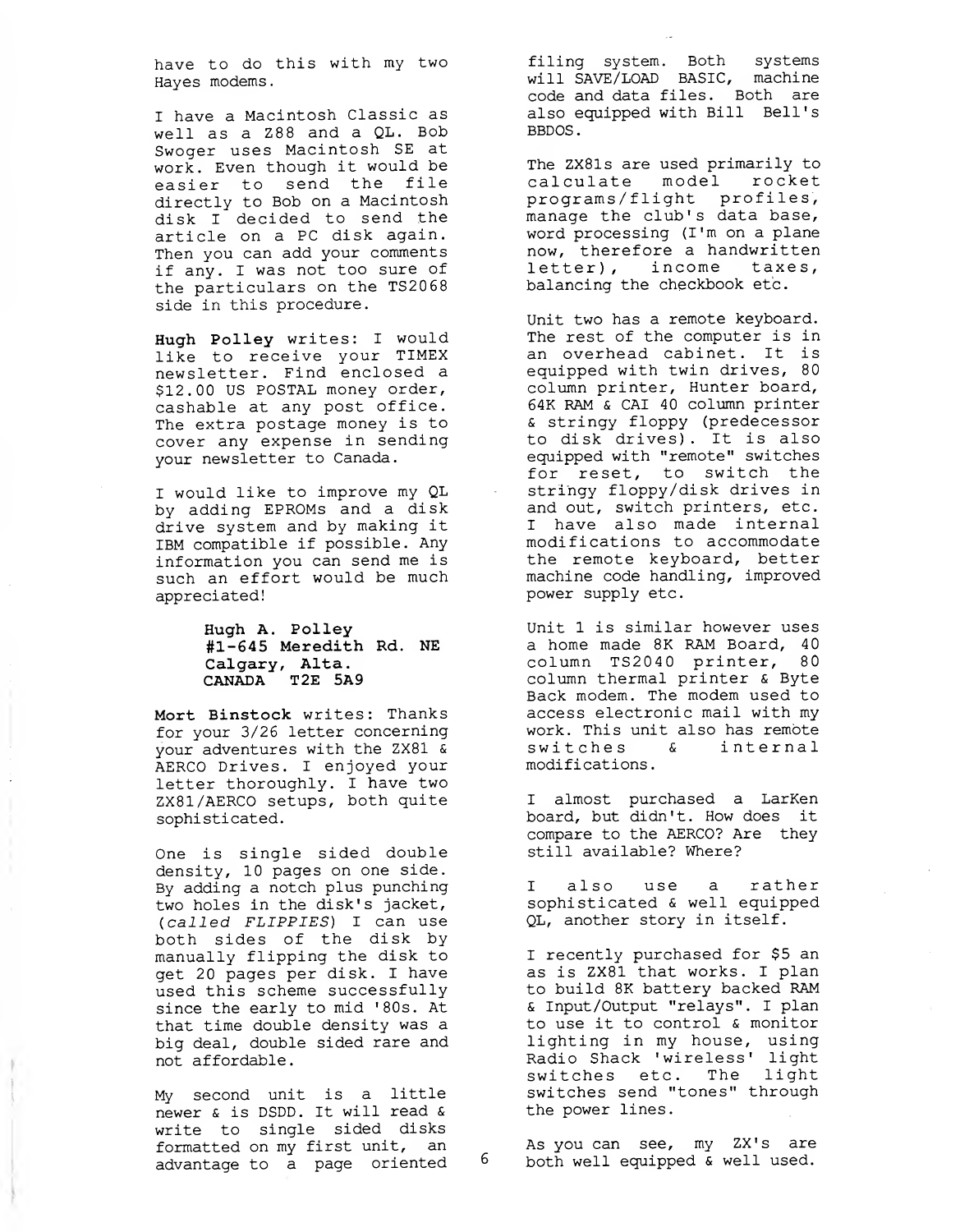Its advantages over the QL are its simplicity. <sup>I</sup> can repair or modify it plus it's easy to program

The QL on the other hand is much faster (very noticeable with complex number crunching), superb graphics. A more sophisticated word processor plus the ability to run IBM programs

My mainstay & favorite is still the ZX81.

I have written to a man in Holland who has a program that will allow the QL or IBM to run ZX81 programs. I am exploring this as it is a way to keep the ZX81 alive, i. e. transfer its "soul" to newer hardware. It will also allow me to "use" my ZX at work, on the P. C. <sup>I</sup> have successfully transferred ZX files  $\rightarrow$  QL  $\rightarrow$  IBM. I look forward to doing the same w/ programs

Thanks for all your news.

Mort Binstock writes again: <sup>I</sup> finally have some time to myself, unfortunately another Plane trip. Everythings OK, I've also formatted the wrong disk myself. Memorial day <sup>I</sup> make you another copy. (Refers to a disk he sent me and I wiped out when I FORMATted it by mistake for the ZX81 and lost the AERCO ZX81 single sided 40 track BOOT program-Don) .

<sup>I</sup> primarily use Memotext on BBDOS. <sup>I</sup> like it as it is fast & has word wrap. My second is (or was) WORD SYNC. Its more powerful plus can do many FONTS. Now a days, when I need more horsepower, I use the QL.

Don't worry about sending money, I'm OK & prefer to keep our new relationship informal <sup>I</sup> suspect trades etc. will eventually even out in the wash  $---$  & if not, that's OK too.

I'm an engineer currently doing marketing. The product is a real high tech computer, reminiscent of the CRT controls used in the bridges of StarTrek & StarWar movies. Work, unfortunately, is a sweat shop, one deadline after another. I am reaching the age, with luck, that I could retire in a few years. I'll cross that bridge when it comes.

How do you like retirement? Your work at Collins sounds interesting. I enjoyed your tales of inspecting parts now in orbit. Also, meeting astronauts must have been exciting.

Original 5 1/4 disk drives were single density, i.e., only 90K on one side, 180K if it was double sided. Later, and at premium prices, they upgraded to Double Density, 180K on one side, 360K on two. I don't have any single density. Formatting an AERCO single density will result in 1/2 the disk memory and, I suspect, 1/2 the number of AERCO "PAGES" per disk.

I appreciate your typing up my 4/22 letter and look forward to seeing it in print. The only update, which <sup>I</sup> did write you about, is <sup>I</sup> now have the ZX81 EMULATOR. It's awesome to see the ZX81 & some of its programs on my QL or my work IBM. I plan to transfer some of my ZX over to allow more flexibility, i.e., using my ZX at work.

Don, the AERCO can add a new dimension to the ZX81. The ZX81 normally saves to tape both the program and its data. The AERCO Disk will also do so, However you can also, like a more sophisticated computer, save just the data. The information & printouts <sup>I</sup> sent with my first disk transmittal provides that information.

If you have patience & send me MasterScribe, I may be able to get it to work for you from the AERCO, provided its load and save commands (for the cassette) are in BASIC. I may also get it to save data separately.

I do not plan to upgrade the single sided system to double

 $7<sup>7</sup>$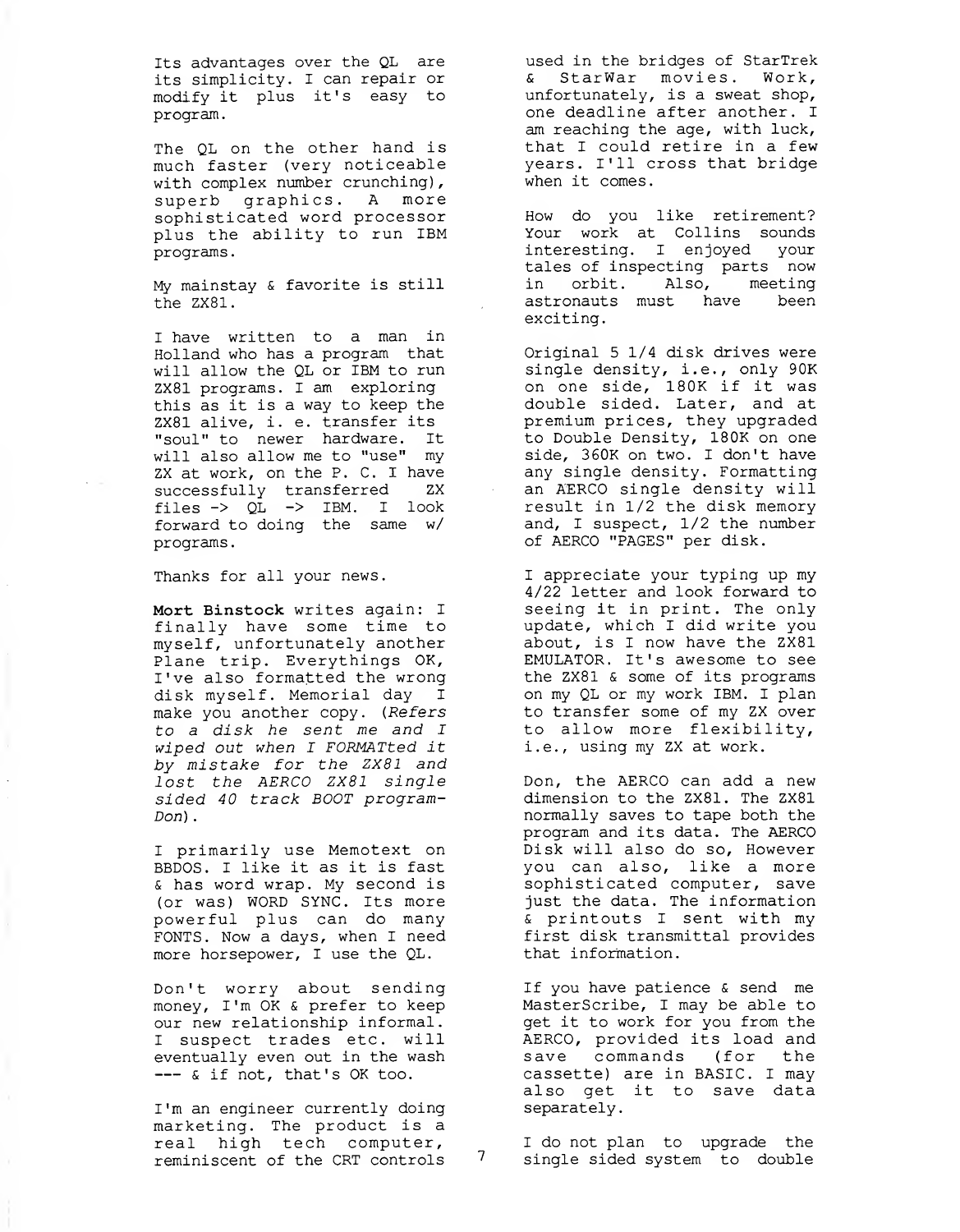sided as the drives work well & by flipping the disks, <sup>I</sup> still get double sided.

The AERCO & CAI stringy floppy coexist via a manual switch in & out. Crude, but quite effective. The CAI stringy is better than the cassette, however, the floppy is much better (faster & reliable) than either.

The CAI stringy saves programs & data separately ONLY. It also files in serial "pages" 1, 2, & 3 etc. You can add one like 4, but not reuse an earlier one without messing it up. Sort of like saving multiply files on a cassette

<sup>I</sup> have not terminated my ZX81 bus, but am aware of it. <sup>I</sup> did "terminate" my keyboard bus to allow for reliable operation of the remote keyboard.

<sup>I</sup> appreciate all of your information, LOOK FORWARD to further correspondence and to reading your articles. Hopefully, my personal time will increase & I'll get more time soon to use my computers, pursue my writings, & to just enjoy life.

#### Mort Binstock 1150 Windermere DR PGH PA 15218-1144

James H. Caldwell writes: <sup>I</sup> had been given your address from a friend who had sold me one of his TIMEX 1000 computers and he told me you have a Newsletter for the TIMEX as well as a possible source of software and other materials for the Timex COMPUTERS. If you could get back to me with some information about your newsletter as soon as possible <sup>I</sup> would be grateful, <sup>I</sup> am very anxious to get any information about my new addition to my computer collection.

JAMES H. CALDWELL JR. 125 BARR STREET APARTMENT # 3-B-l 3 HILLSDALE, MI 49242-1138 BOB MADARIS writes: In the last newsletter (Vol 1 No. 4) INPUT/OUTPUT had an article about User Groups inviting people in their area to join. Prior to this, while discussing a software purchase with Mr. Peter Hale, he mentioned that <sup>I</sup> should find a local users group to join. When <sup>I</sup> told him <sup>I</sup> had not found one in the southeastern area with a newsletter, he invited me to join the NEW ENGLAND SINCLAIR QL USERS GROUP (NESQLUG)

<sup>I</sup> joined the group and received some back issues of the newsletter and the groups 2 disks library. Having just joined, <sup>I</sup> am already very pleased with what is on the disks. One of them is full (1440 sectors)

The point I am trying to convey is: If you are out there alone, as <sup>I</sup> was, find a user group. You don't need to wait until they find you. Pick out one you see mentioned in T/SNUG or UPDATE and join. It really will not matter how far they are. The newsletter and their libraries are enough. As the saying goes "USE IT OR LOSE IT!"

The Directory to Printer program for the QL in that issue is a good one. An alternative for those with TK2 is to use DIR/PRT. This will send the directory of the default device to serl. Note the back slash character  $(\nabla)$  is used. For several TK2 commands, it will open and close channels or files. WDIR, WSTAT, and STAT work in the same manner. Set the default device with DATA USE Flp2, and set the printer buffer up with PRT\_USE. These should be included in your boot up Boot. If you wish to send the device directory to a file, you only have to use DIR\devicename filename (ex. DIR\RAMl\_Myfile) . No opening or closing to do. It will print the directory to a file in the same way as to the printer (or imported into Quill) . This is a good way to get hard copies of 8 your directories (Disk or Mdv).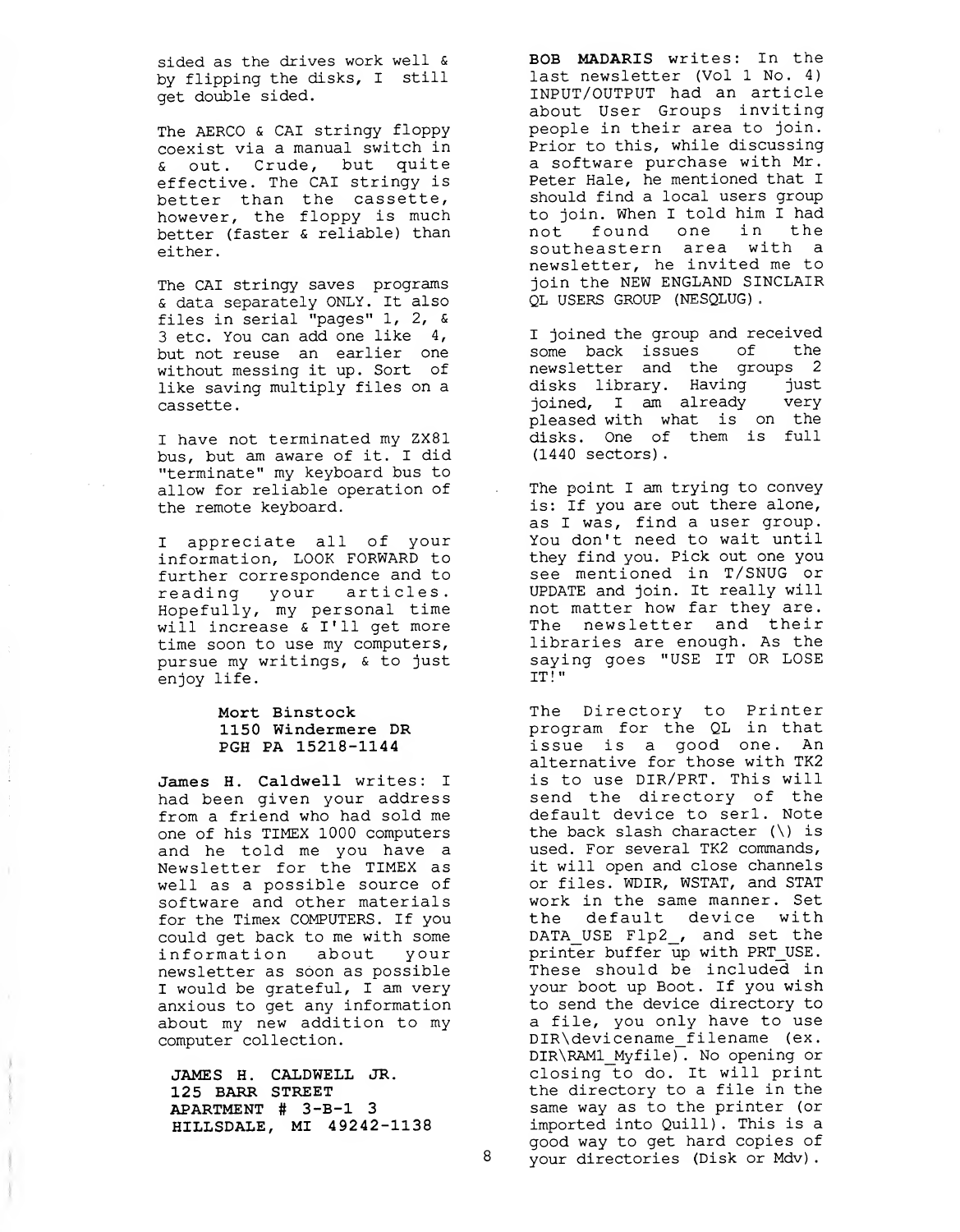You guys keep up the good work.

BOB MADARIS RT. 1 BOX 1497 TRAFFORD, AL 35172-9628 Tele: (205) 681-5751

Gill Parrish writes: Dear Don, I don't think I've written since March (but then again you haven't written since February!), so this is just an "I'm still alive and living in Tulsa" letter.

<sup>I</sup> told you last time that Bob Swoger had contacted me, and told me he had located a "Zebra" board and equipped it with a Spectrum ROM to work on my TS2068 cassette system. It did not strike me until later how perfect his timing turned out to be. My wife, son and <sup>I</sup> happened to have a trip scheduled to Scotland within a week or two. Obviously, the United Kingdom is the Spectrum capitol of the world, but <sup>I</sup> never thought about looking for Spectrum items until <sup>I</sup> was told my TS2068 was about to become a "Spectrum compatible".

So, <sup>I</sup> had the opportunity to buy a couple of Spectrum packages; one was a collection of four games which had recently been marketed separately, and the other was a mega - collection of thirty such games including Hacker, Ghostbusters, EnduroRacer, Rampage, etc. (I saw no nongame software for the Spectrum in any shops, except for one vendor having a single copy of Tasword Two.) <sup>I</sup> also picked up the April copy of Your Sinclair ("YS), which <sup>I</sup> gather is the leading Spectrum magazine. It comes with a tape of programs glued right on the front cover, and that collection also seems to include some good stuff. YS contains the ads of several vendors from which Spectrum software can be mail - ordered, if one is willing to incur the extra postage and handling charges (in some cases an additional 2.50 British Pound -- about \$4.40 -- per tape to get the stuff to the U.S. ! A 9

subscription to YS is also available but is similarly expensive for the U. S. folks: the normal 26.40 Pound subscription price (which does at least include the monthly tapes) jumps to 40.80 Pounds for citizens of other ECC countries, and then to 53.05 Pounds (almost \$93.00) for U. S. readers! That's a tad more than <sup>I</sup> want to incur, especially for a British magazine <sup>I</sup> frankly find hard to decipher at times (to many "in" jokes and other cultural oddities) .

If you might be interested in ordering something from YS and need a copy of the ads, let me know. And are you interested in any of this tape - based Spectrum software? [YES! Ed.]

<sup>I</sup> picked up a Kempston compatible joystick interface too, fortunately. <sup>I</sup> think you had warned me previously about needing such an adapter to work with Spectrum stuff (without a disk interface); Bob's package contained a similar warning, but it didn't arrive until after <sup>I</sup> left. Anyway, I passed up a Kempston adapter in one store, but something in my memory kept nagging at me, and <sup>I</sup> later picked up one in another town.

For what it was worth, I ended up writing an article for the Toronto group's newsletter about the Spectrum scene in Great Britain. I had never written one for Toronto (while I had already written one for your newsletter) , so I thought I needed to provide one as a good Club Member.

I thought originally when I got home and opened Bob's package that I had a problem. <sup>I</sup> very much liked the design of the Zebra board, since it disappeared into my unused game port and did not detract from the looks of the unit. However, Bob had indicated the command to go into Spectrum mode was "OUT 244 , 2" but all that yielded was an "Integer out of range" error. <sup>I</sup> tried removing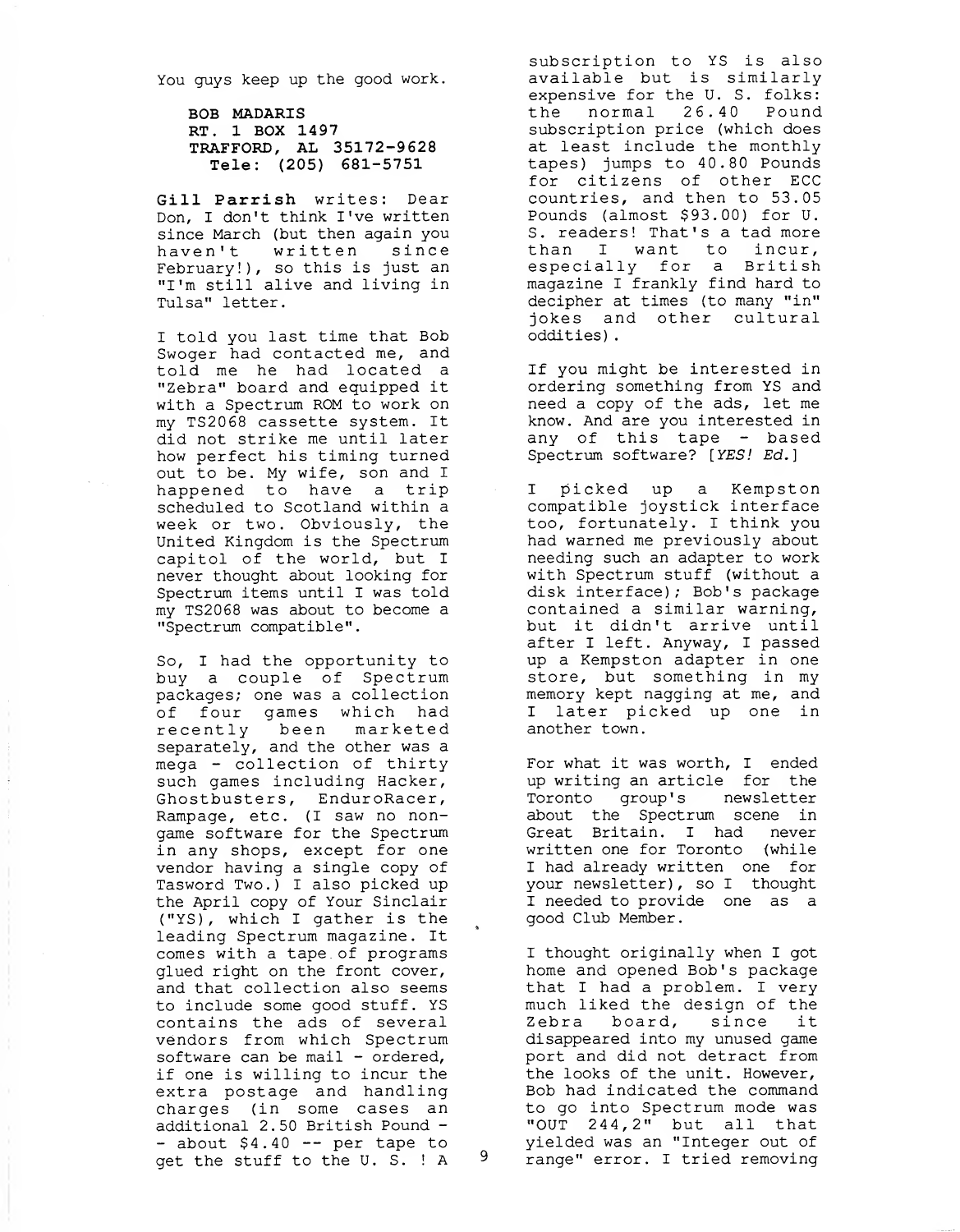and re-inserting the board, cleaning the contacts, etc. but the error message remained constant. <sup>I</sup> wondered if my unit had a defective game port; I've never used that port for anything (only recently did <sup>I</sup> see a Timex Command Cartridge, which was the first proof <sup>I</sup> had Timex really made any) , and <sup>I</sup> had no way of testing it. Then <sup>I</sup> wondered if Bob transposed a digit in the command or something. Playing with the "24 4" number produced no meaningful result, so <sup>I</sup> tried changing the ",2" to a ",1". That also produced nothing usable so on a whim <sup>I</sup> tried ",3" — and that did the trick. The command "OUT 244,3" put the computer into Spectrum mode (complete with Spectrum copyright screen) . <sup>I</sup> was then able to try some Spectrum software and the board seemed to work fine. [I can't believe I did that! Sorry! Ed.]

Separately, <sup>I</sup> bought a printer interface cable from Byte - Back; I gather that company is<br>liquidating remaining liquidating inventory, so <sup>I</sup> only paid half price for it. They sent the software to get the cable to work with my TS2068 (and it does indeed work fine) . But <sup>I</sup> wonder if there is separate software that would get it to work with my TSlOOOs?

I'm glad the organization is doing so well. T/S users are going to need a strong central organization in the next few years, so I'm glad the foundation is being built now!

#### Gilliam Y. Parrish Route 1, Box 705 Beggs, OK 74421

 $\ddot{\cdot}$ 

Joseph Rampolla writes: Many thanks for sending the copies of the newsletter with my article on the BYTE-BACK modem. It is great to see that you and others involved in the group are still serving the needs of us TIMEX/Sinclair diehards! Keep up the good work! <sup>I</sup> wish you and all our T/S friends a Happy Thanksgiving and a Merry<br>Christmas! !! Christmas! ! !

Joseph Rampolla 2 638 E MONUMENT ST BALTIMORE MD 21205

#### NEWS ITEMS

#### Dayton ComputerFest 1992 by Donald S. Lambert

Friday 08 28 1992 at 11:27 AM (Indiana time) I backed out of the driveway and left for the Dayton ComputerFest. There is a different route <sup>I</sup> could have taken and missed all traffic in Ft. Wayne but with my tendency to get lost <sup>I</sup> did not take it so at the end of the first hour <sup>I</sup> had traveled only 40 miles. The route <sup>I</sup> took was to go south on 1-69 to Highway 30 East and to take that to 1-75 south. After entering 1-75 <sup>I</sup> found a posted 12 mile stretch of the interstate that had one lane of traffic but what traffic there was traveled fairly briskly until there were two cars ahead of me that kept varying from 45 to 60 miles an hour. But luckily they exited before the end of the construction and then traffic was moving along briskly. It was 169 miles to the Red Roof from my house.

Finding the Red Roof Inn was very easy since it is the first exit south of 1-70 or exit 60. Besides you can see the motel. <sup>I</sup> arrived at 2:50 PM Indiana time or 3:50 Dayton time and checked in and returned to the office to find out if any others had arrived but no luck. <sup>I</sup> walked around a little and returned past the motel office and there was rapping on the glass and there was Paul Holmgren. From that moment on I was T/Sing until <sup>I</sup> left the Hara Arena on Sunday.

Frank Davis had not arrived so Paul and <sup>I</sup> visited and Bill Angel had came following Paul in his pickup. When Frank and Carol Davis arrived they discussed going over and setting up and we went out to dinner. We went to Bob Evan's and those that ate in our group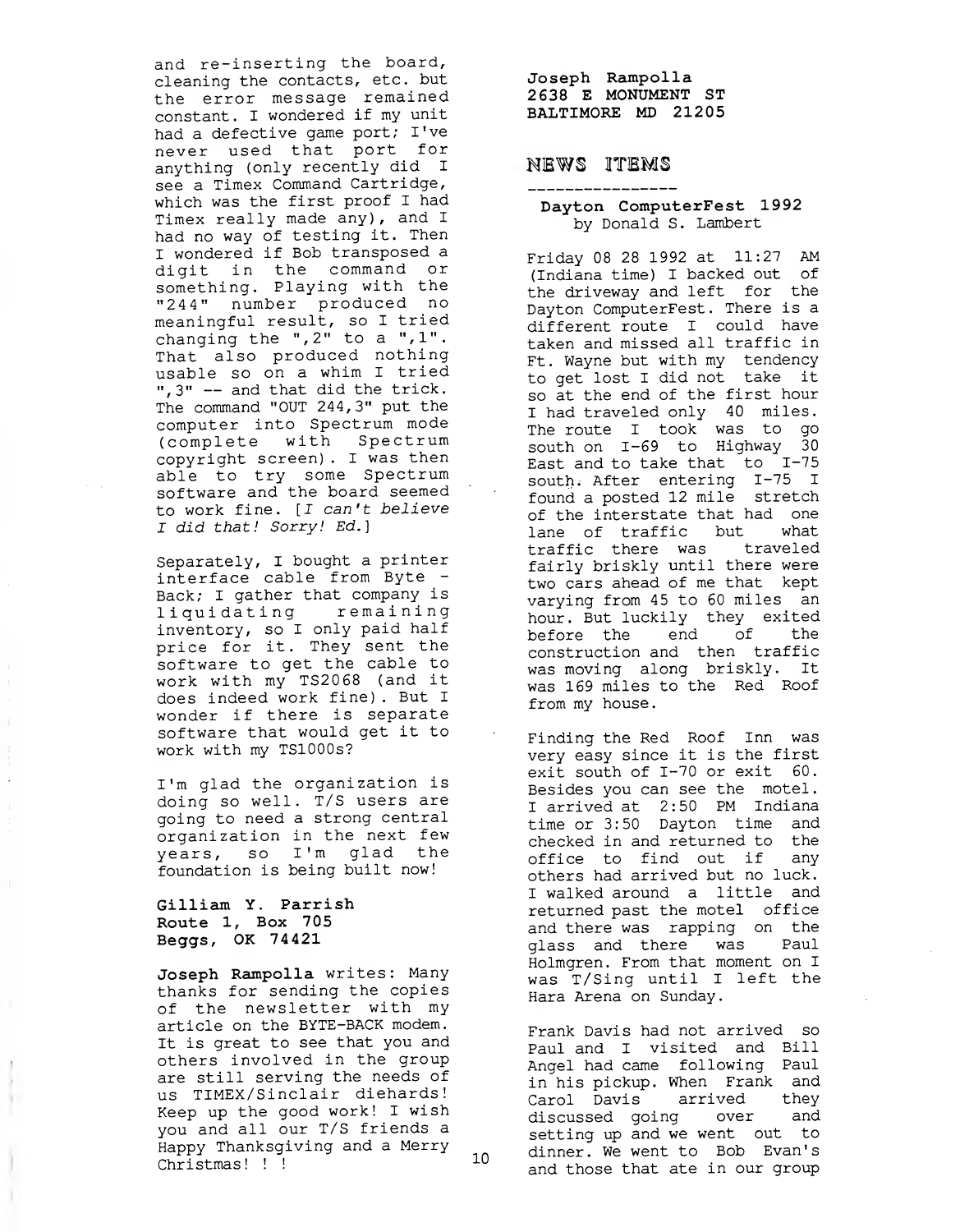were Paul Holmgren, Carol and Frank Davis, Bill Angel, and myself. Of course there was a lot of talk and it was decided to get together for breakfast and meet at Frank and Carol's room at 7:30 Dayton time. (I did not change my watch from Indiana time)

After they went to Hara Arena <sup>I</sup> went back to the office and the clerk did read off all the names of those that had reservations but had not arrived.

But that information was after the desk girl took care of a college age girl that came in looking for a wedding party that she was trying to find so she could go to the rehearsal supper. She was starting to get suspicious and said "if it isn't this weekend I will shoot myself. I drove for <sup>4</sup> hours from West Virginia!" The desk clerk helped find the right date, yes two weeks later, and the girl left. I asked her if she was going to keep it a secret. "No way am I going to tell anyone!" she said.

Later <sup>I</sup> recognized the van that John Pederson used to drive his brother, Bill, around. I visited with them until Frank, Carol, Paul and Bill returned from setting up. Then we all visited.

At breakfast Saturday morning, we had quite a gang at Bob Evans and those that I got names of were: Paul Holmgren, Carol and Frank Davis, Bill Angel, John and Bill Pederson, Neil Schultes, Bill Heberlein, and myself. Much talk and lots of eating.

We made up a convoy going to the fest and Paul Holmgren led the way followed by Bill Angel, then the Pedersons, then myself and then Frank and Carol Davis. I was almost bared from entering early to set up the CATUG and T/SNUG table since my ticket was the wrong color but fast talk and confusion got me in.

The table line up in the T/S area was from left to right: the CATUG and T/SNUG table which I presided over then a narrow passage way to use to get behind the tables and then Frank and Carol. Then it was Paul Holmgren and then Bill Angel and then the last table which was the SMUG table manned by Bill Heberlein and Neil Schultes. The passage way made a good spot for Bill Pederson to sit.

<sup>I</sup> got set up and after <sup>I</sup> got the DLAN greeting bulletin Steve Cooper and Bob Swoger made up going on my monitor Paul brought over his color monitor, mine was a green screen, and the DLAN program ran in colour with a nice repeating display. One IBM type wanted a copy of the program until he found out it was for the TS2068. We had a few new comers to the T/S computers and a few that were possibly interested in getting back into it again.

When things got slow I flea marketed. First the T/S tables and then the regular flea market. I found a few bargains, <sup>I</sup> bought a Laser PC3, which is a dictionary with memory and a total of ten features from the main menu. There is 32K of memory available for all the features. It has a serial port for uploading and the software for an IBM to capture the files. Frank Davis has a Compumate which is the same machine but under a different name and he has used it to upload to a TS2068. Also the PC3 has a cassette port but it will only work if you use a stereo plug with a mono jack to plug in the mono cable to the tape recorder. Currently it is powered by four AA batteries but plan to go to a 110 volt adapter. I also bought a 3.5 drive and got the two connectors to enable me to use 5.25 power supply and ribbon cable. <sup>I</sup> tested it and it seems to work, at least it will FORMAT 80 tracks and the total cost was \$13.00 including the adapter connectors.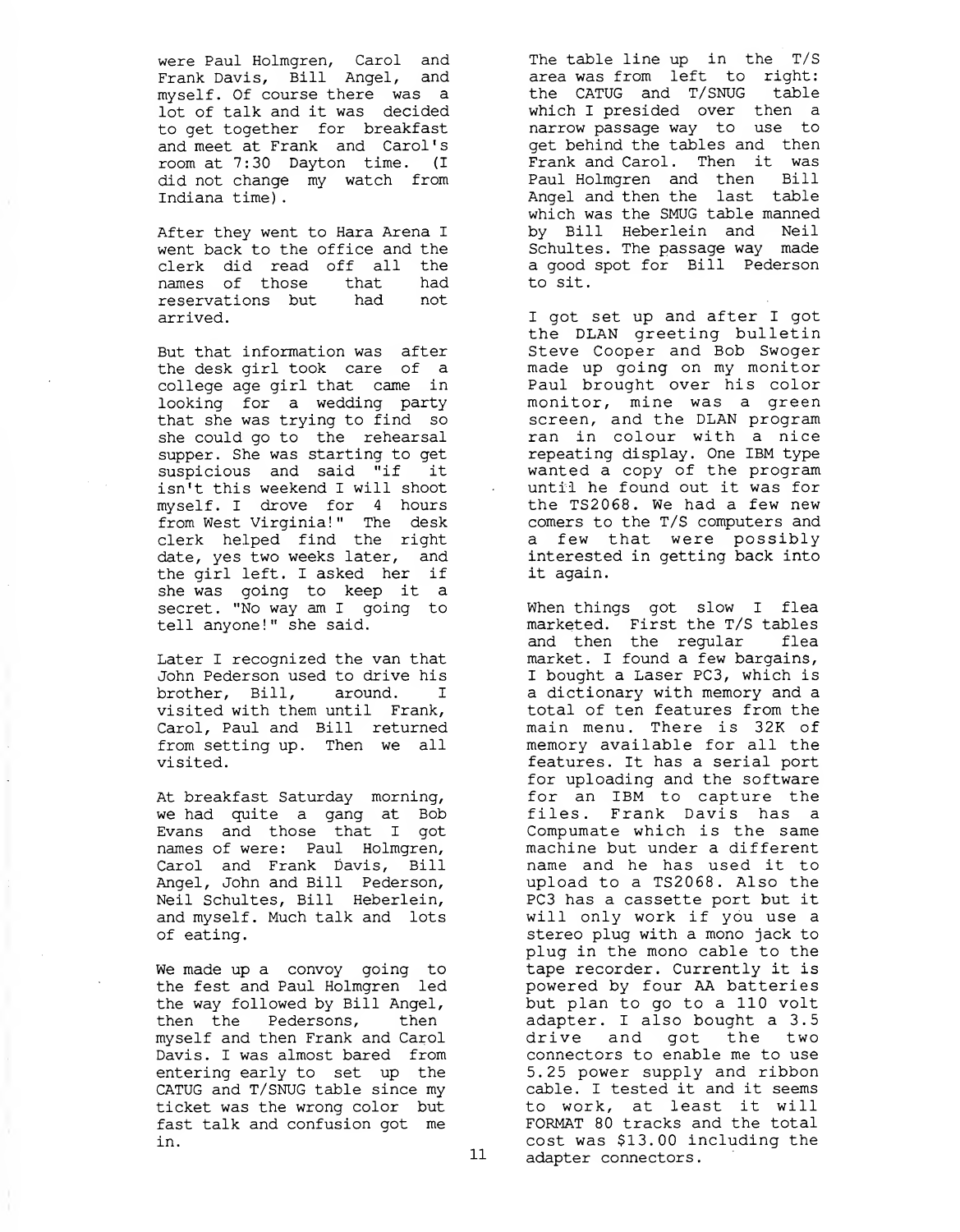Since Paul lead us by a different route and <sup>I</sup> did not have a map with me we again convoyed back to the motel Distance is around six miles. Frank had made prior arrangements for all T/Sers to meet for dinner.

Bill Pederson showed off his first step to get his TS2068 system going and that is using an IBM case to house the disk drives and power supply and mother board. Frank Davis is working on a board for the interface

We met and this time we went to Ponderosa for dinner. The gang that went Saturday evening was Gene Wilson, Dave Bennett, Keith Watson, Mark Steuber, Steve Spaulding, John Impellizzar, Dennis Donahue, Don Walterman, John Kaczor, Carol and Frank Davis, Bill Angel, Paul Holmgren, Bill and John Pederson, Mel LaVerne, Tim Swenson, Manny Quentarro, Gary Ganger and wife, Paul Schwab, Ted Knyszek and myself. Much talk and confusion, the waitresses got lost on who got what but we all ate.

We moved here and there after supper in our discussions, Carol tracked me down to tell me <sup>I</sup> had a phone call. It was Jay Shepard in Iowa wanting to know how the fest was asking about a piece of hardware (b & w video camera) <sup>I</sup> hadn't seen. Sunday we went to breakfast at the Cracker Barrel and in attendance was Ted Knyszek, Gene Wilson, Toby Radcliff (he was in a movie), Bill Engel, Neil Elans, Jon Kazora, Carol and Frank Davis and myself.

The following signed the register at the CATUG and T/SNUG table: Carl Molle, Mel LaVerne, Jon Kaczor, Tim Swenson, M. A. Quintero, Doug Gillespie, Rene Bruneau, Harold S. Crum, Kipo Reynolds, Jeff Taylor & son Alex Taylor, Randy E. Randall, Toby Radloff, Jack Fetter, Buford Schaber, Conard, Miller, Dave Bennett, Les Brown, Don Walterman, John J.

Impellizzeri, Dennis Donahue, Edward Gase, Dean King, Frank and Carol Davis, Keith Watson.

On the T/SNUG side, <sup>I</sup> got two T/SNUG members and their address changes and will supply the names to those that are working on the membership list.

While the quantity of members coming through was less than last year they seemed to be more dedicated. Several expressed interest in the SPECTRUM and ZX81 capabilities for the QL and IBM computers. Many said that the best feature of the T/S computers was the user friendly programming abilities

There was not the hardware and software or even the hard copy that was available at prior fests. But there is still all of that available but not in the quantity of the earlier years, nor has all new stuff dried up. There are a few hardy souls still programming new stuff and improving the earlier stuff. And there are a few of us that will hang onto our Classic T/S computers until the last moment. A lot of hard copy is available from the various users groups.

Was the trip worth it? A definite yes! <sup>I</sup> learned more, made some new contacts and renewed old ones. If there is a T/S computerfest next year <sup>I</sup> plan to attend. I will start to lay back some money for expenses. Let's face it, the T/Sers are fewer but they are more dedicated than the other users groups. And most important to me, they seem to be far more friendly and helpful than the other computer type users groups

In closing - <sup>I</sup> may have missed a name and even as bad if not worse misspelled a name. And more happened that I was not involved in; <sup>I</sup> did try to recount the high spots of what happened. 0/0

12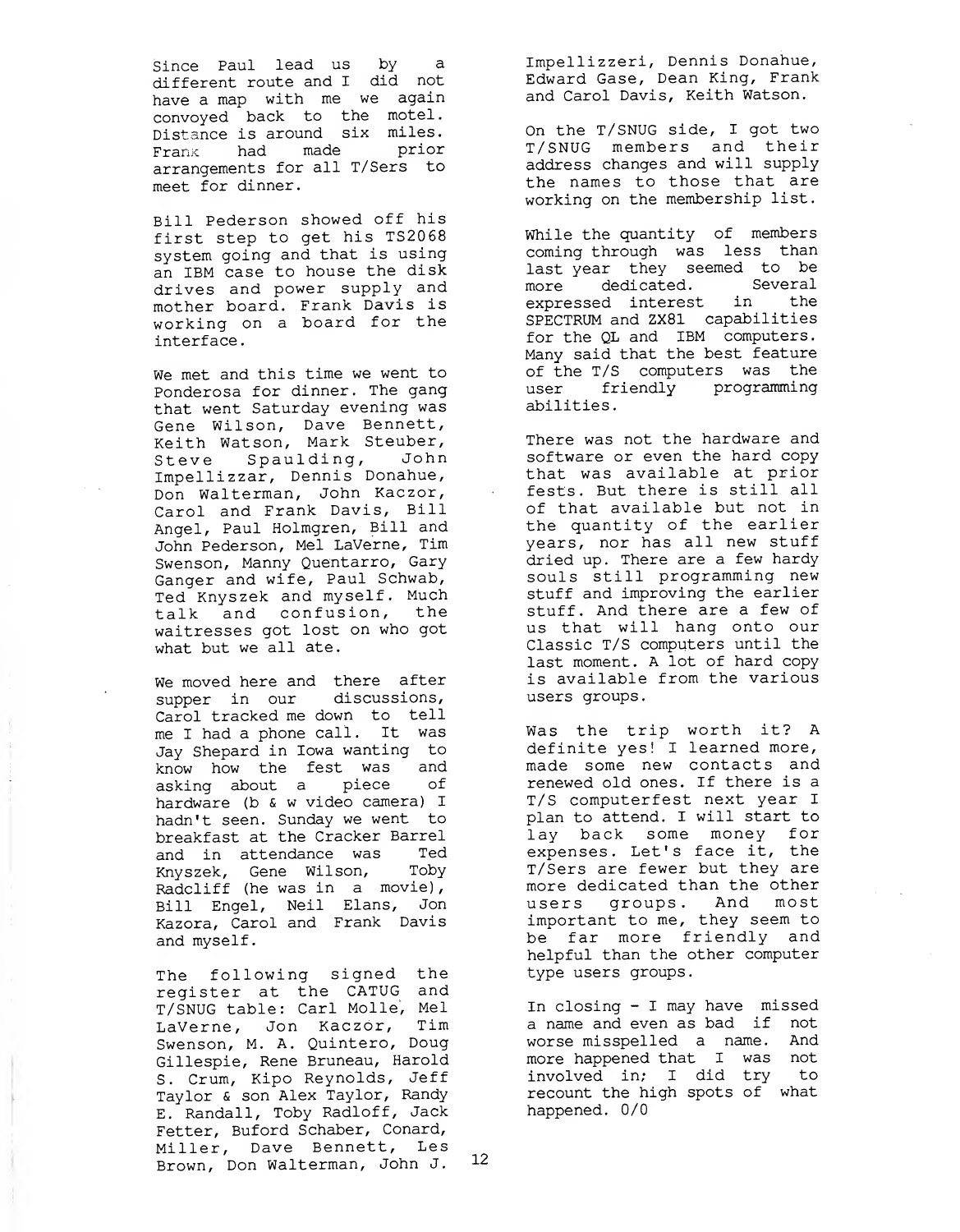#### ITEMS AVAILABLE FROM T/SNUG ----------------------------

It has come to our attention that some LarKen Users are using something less than Version <sup>3</sup> firmware. T/SNUG will supply updated EPROMs, SYSTEM DISKS, and MANUALS.

=================================

If you have a mismatch between you LarKen DOS EPROM and your Western Digital Controller chip, we will send you the correct one for free on behalf of our friends Rod Gowen of RMG and Larry Kenny of LarKen. You should be using L3 EPROMs with WD1770 controller chips or L3F EPROMs with WD1772 controller chips. Check it out! Call in requests to Bob Swoger at W708-576-8068 H708-837-7957

#### SPECIAL DEALS AND BUYS

\_\_\_\_\_\_\_\_\_\_\_\_\_\_\_\_\_\_\_\_\_\_\_\_\_\_\_\_\_\_\_\_ NAP Ware (Nazir A. Pashtoon's new endeavor) announces the availability of all Timex or QL PAL (Programmable Array Logic) chips. If interested, call him evenings at 708-439-1679.

1822222222222222822223222222

LogiCall Integrated Software Ensemble easy operating system for LKDOS in both TS2068 and Spectrum modes includes LogiCall 5.0 TASWORD TWO V2.7, VU-CALC VI. 3, VU-FILE VI . <sup>2</sup> and MTERM2 Drivers modified for LogiCall, DISKS. Bl TAPES. Bl Steprt.Bl HEADER. BT (tape header reader by Nazir Pashtoon) FORMAT.B MOVE. BL and more all on <sup>2</sup> SSDD disks for \$5. You must specify your LK-DOS EPROM version. If you already have a copy you are encouraged to distribute copies to other LarKen LK-DOS users for as you see by the price we are not in the business of making money on it, just making LarKen's LK-DOS even better!

If you are a LarKen LK-DOS owner and would like a SPECTRUM V2 kit for your system, we will supply an EPROM, socket and 74HCT32 for \$12 which includes shipping and handling. The install instructions are in your LarKen manual. We shall not be responsible for your install job. AERCO owners need 13

========================

only the SPECTRUM EPROM for \$10 \$10 is forwarded to LarKen.

<u> ========================</u>

So you like to fly? The 747 Flight Simulator for Spectrum by Derek Ashton of DACC sold over 40K copies in EUROPE. Requires Spectrum Emulator. At this time supplied on LarKen SSDD disk only for \$10 which goes to Derek Ashton, now working at MOTOROLA with Bob Swoger. Call in requests to Bob at W708-576-8068 H708-837-7957

## LIBRARY

 $888888888888888888$ TIMEX/SINCLAIR PUBLIC DOMAIN LIBRARY AVAILABLE AS OF <sup>01</sup> JUNE 1991 Contact Bob Swoger 708-837-7957 for details. %%%%%%%%%%%%%%%%%%%%%%%%%%

## ARTICLES

#### -------------------The BYTE-BACK MD-68 MODEM by Bob Swoger

The BYTE-BACK MD-68 Modem beat Anchor's WESTRIDGE 2050 to the market place and therefore was the first modem used on my TS2068. It has some interesting features not found on the TS2050. The ability to receive BASIC programs from non-TS2068 computers in such a way as to allow the editing of these programs into working TS2068 tokenized programs is the most outstanding feature of this modem package.

This unique ability is provided by Spectrasoft's SpectraTERM VI. 3 software. When the receive buffer is open, the REM transfer mode is in effect, and a line number between 1 and 255 along with a REM token is placed in front of each downloaded line. One need only edit each line starting at the bottom and the program can be turned into TS2068 BASIC. This one feature alone made it an important device to have on hand in my computer room.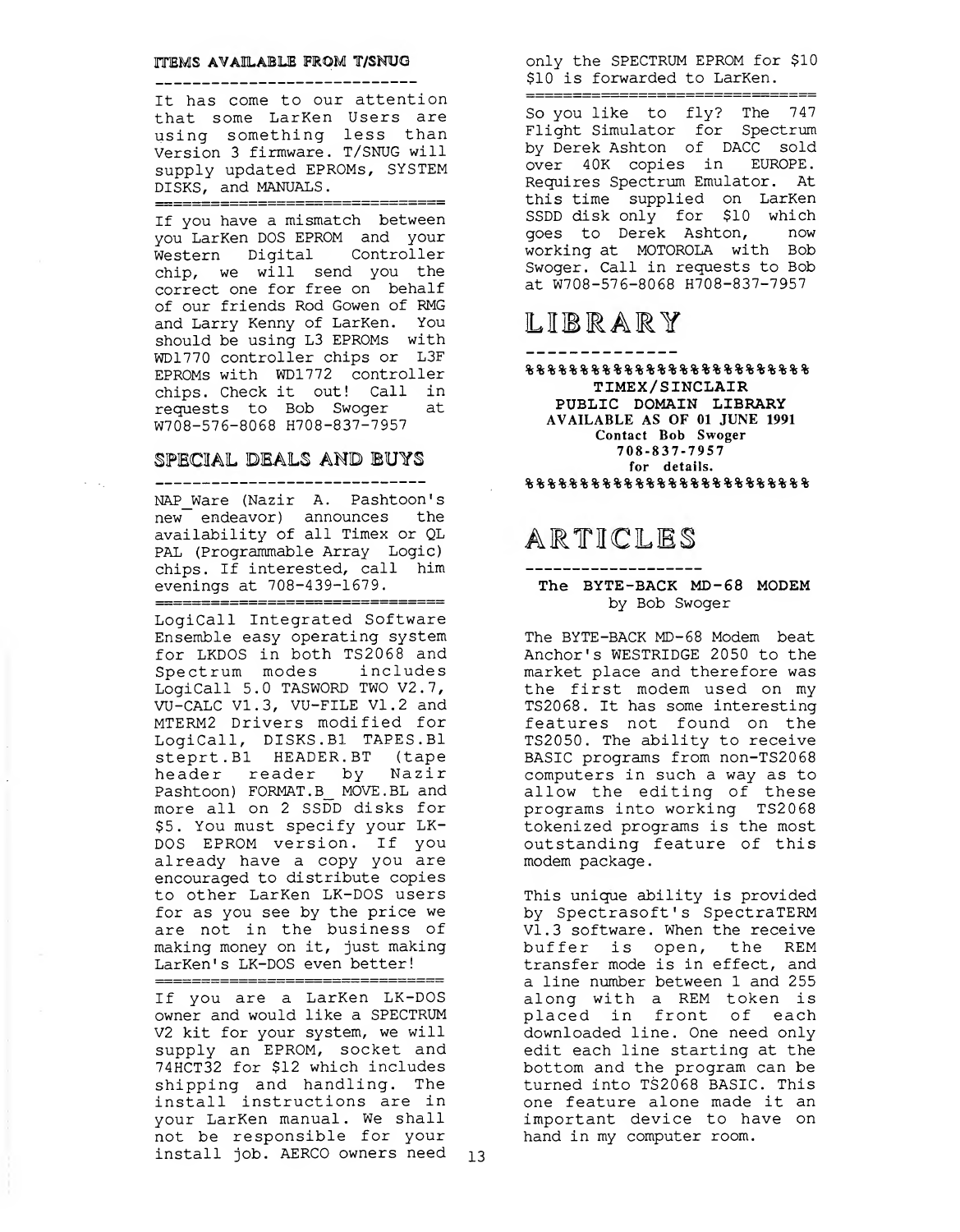A built-in RS232 port for the printer or even another (read faster) modem, is another feature of the BYTE-BACK modem. One day in the future <sup>I</sup> might try to use the serial port to run a Terminal Node Controller for Amateur Radio Packet communications. The software for printer operation from that port is not provided.

The ad for this modem can be found elsewhere in this newsletter. Make Dave an offer if you don't have one of these fine modem packages.

Below is a LarKen driver for SpectraTERM.

#### SPCTRA. Bl

10 CLEAR VAL "61183": LET h=C ODE "d" : PRINT "SpectraTERM 1.3  $0$ "

20 PRINT "© 1984, Spectrasoft Inc.

40 PRINT "Licensed to Byte-Ba ck Co."

60 PRINT ,, "Program loading.  $\cdot$ <sup>u</sup>

80 RANDOMIZE USR h: LOAD "spc tra.Cl"CODE

110 CLS : PRINT "%%%%%%%%%%%%% 9-9- 9- 9- 9- 2- 2- 2- 2- 9- 5- 2- 2- 2- 9- 2- 2- 2- 2- " <sup>I</sup> <sup>I</sup> "H\ DYTT" 'o'o'o'o'o'o'o'o'o'oo'o'o'o'o'o'o'o'o \J ) LAI <sup>1</sup> " "1) ENTER SpectraTERM" <sup>1</sup> "2) R ETURN TO SpectraTERM"' <sup>1</sup> "3) CLEA R BUFFER & RETURN "''"4) SAVE S pectraTERM" ' ' "5) STOP AND ENTER BASIC" ' ' "%%%%%%%%%%%%%%%%%%%%%% %%%%%%%%%%"'" RANDOMIZE USR 61 184";TAB 43;" CLEAR BUFFER & RE TURN "'"' RANDOMIZE USR 61187"; TAB 43; "RETURN TO SpectraTERM"

120 INPUT "Enter selection >"; A

 IF A>5 THEN GO TO VAL"110" GO TO VAL "200+ (10\*A) GO TO 9998 RANDOMIZE USR VAL "61187" GO TO 110 RANDOMIZE USR VAL "61184" GO TO 110 GO TO 9990 STOP : GO TO 110 RANDOMIZE USR h: SAVE "SPC TRA.B1" LINE PI RANDOMIZE USR h: SAVE "spctra.Cl"CODE VAL "61184", VAL "3241" GO TO 110 RANDOMIZE USR h: LOAD "L.B 1"

#### MINERAL OIL and the PRINTER RIBBON by Abed Kahale

It seems that every time <sup>I</sup> am ready to use my printer, the printing looks faded; time for new ribbon; NOT SO. The printer is sitting idle and the ink is drying out especially in the winter months.

A few years ago George Chambers in the Sink-Link N/L wrote a note on inking the ribbon; a couple of drops of printer ribbon ink on the ribbon and re-wind the ribbon manually or

by moving the print head from one end to the other while the printer is OFF. (I got my ink from RMG Enterprises but it is also available from office supply houses) . That worked fine and the printing was darker than a "new" ribbon.

But that also dries out in a while; the next step was to go to the Encyclopaedia Britannica and find out what printing houses use for an ink recipe: for quality printing such as magazines with photos they add either mineral oil or glycerine. My medicine cabinet included both. I used a couple of drops of mineral oil because it is a more stable chemical and also is a lubricant for the print head pins for longevity.

If you are a tinkerer like me, pop the ribbon cartridge open and put the oil and/or ink on the foam rubber wheel inside. Now <sup>I</sup> can print all day and once a month and I get the darkest printing I ever had.

#### MINERAL OIL and the EDGE CONNECTOR by Bob Swoger

Before Abed joined the CATUG, we ran an article on how the Motorola Sinclair Users group kept their ZX80 and ZX81 machines going with no crashes while others in the U.S. were experiencing crashes. We tried

14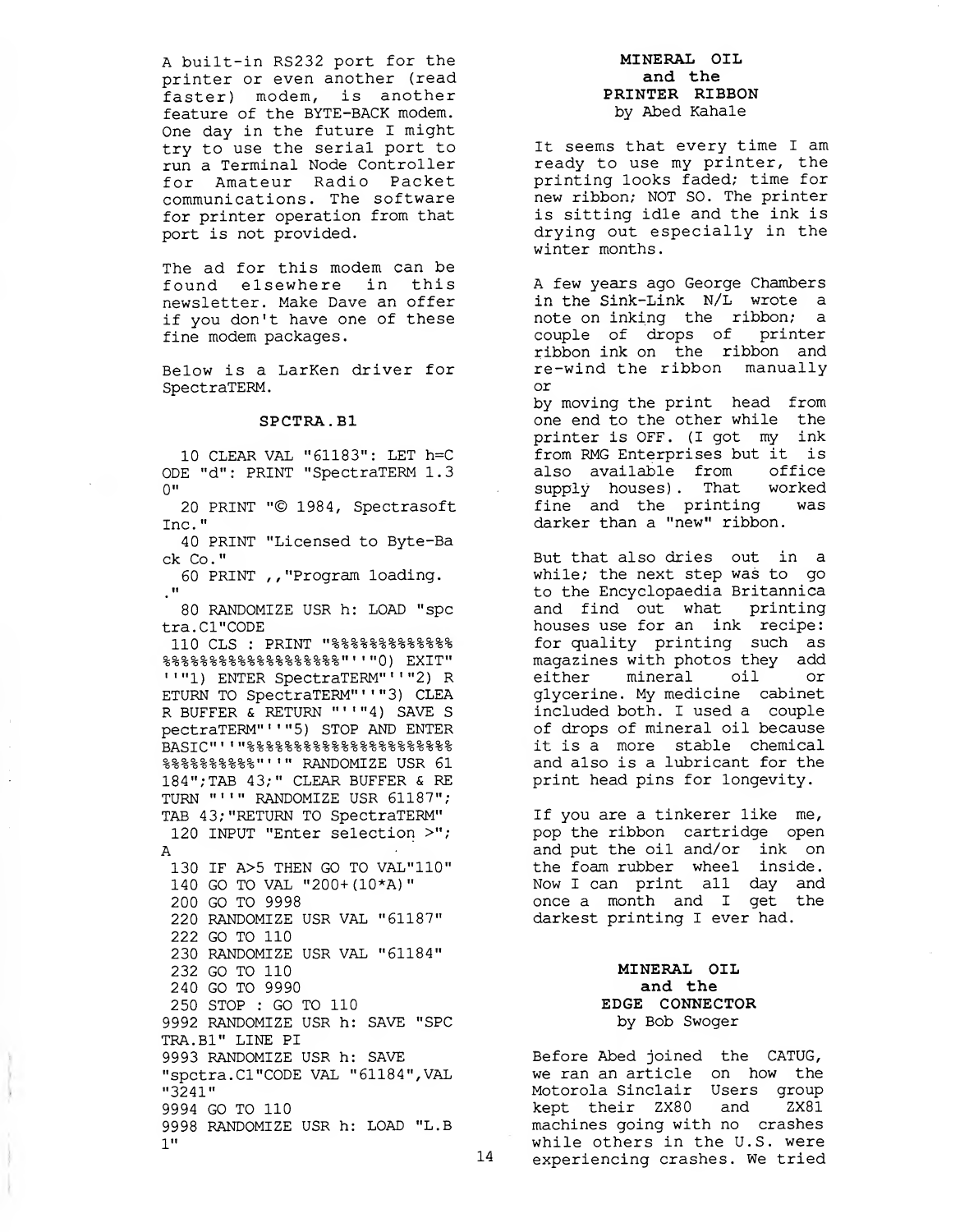to tell the others through newsletters but couldn't get into print. We took advantage of the situation by buying up the machines of disgruntled owners and applied high viscosity mineral oil to the connectors between the ZX machine and its RAM pack, the very same thing we at Motorola used on the connectors of our television and communication equipment. The result was no more crashes!

When using high viscosity mineral oil on your equipment, make sure you get it only on the P.C. board and connector, not anywhere near the rubber bubble pad of your keyboard as it will ruin it, causing any rubber to swell and become distorted!

Where do you obtain high viscosity mineral oil? From your Drug store, it can be found with the other laxatives!

#### RESETTING TRACK 0 AND OTHER TWEAKING. by Don Lambert

<sup>I</sup> wrote this originally a couple years ago and a recent conversation with Bob Swoger discussing resetting track <sup>0</sup> on a drive brought this to mind. While we both have successfully reset a Tandon TM 100-2A drive to track <sup>0</sup> again we both used different methods. While <sup>I</sup> haven't tried Bob's method <sup>I</sup> have heard/read of the set screw that locks the head assembly to the track stepping mechanism loosening which leads me to believe that his method might be best to use since you are moving the head back where it had been originally.

If a drive will FORMAT a disk and SAVE a file to it and can LOAD the files but no other drive will LOAD the files and this drive cannot load other drives' files than either track 0 is off or else speed is off. (In early days of computing some computer manufacturers deliberately set either track  $0$ <br>or speed off so that you had to  $15$ or speed off so that you had to

use their repair services and had to buy disk drives from them.) All drive resetting methods require the disk drive power supply, a few tools and a working computer and disk drive interface

\*\*\* One word of CAUTION \*\*\* IF THERE IS NO TERMINATOR RESISTOR IN THE SOCKET LOCATED BETWEEN THE TWO I.C.S IN LINE LEFT TO RIGHT WITH TP13 NOT ONLY WILL IT BE IMPOSSIBLE TO SET SPEED BUT ALSO IMPOSSIBLE TO SET THE TRACKING.

<sup>I</sup> had a drive that just seemed to want to vary the speed and also would not take a track adjustment until <sup>I</sup> realized that the resistor was missing.

\* Another word of CAUTION \* It might be safer to wrap masking tape on the screw driver shaft to insulate it. Also it is best to have a disk in the drive all the time that the spindle motor is running to put a load on it like when it is in use.

The first thing I did was check and reset the speed of the drive motor. For that you will need a fluorescent light and a small blade screwdriver to turn the adjustment screw in the potentiometer on the board on the end of the drive and you will need a jumper, a piece of insulated wire with a flea clip on each end to go between the square pins on the top board. With the disk drive on the table top side up and the drive door facing you, you will find a square pin located just to the right of the left hand board mounting screw by 5/16 of an inch and about a 1/16 of an inch closer to you than the screw and labeled TP10 (TP = test point) with the letters upside down. Fasten one end of the flea wire with the flea clip to the square pin. Up at the other end of the board is a row of connectors and the one labeled 11 will be directly in line with the square pin TP13 which is 5/8 inch this side of the connector. Fasten the other end of the wire using the flea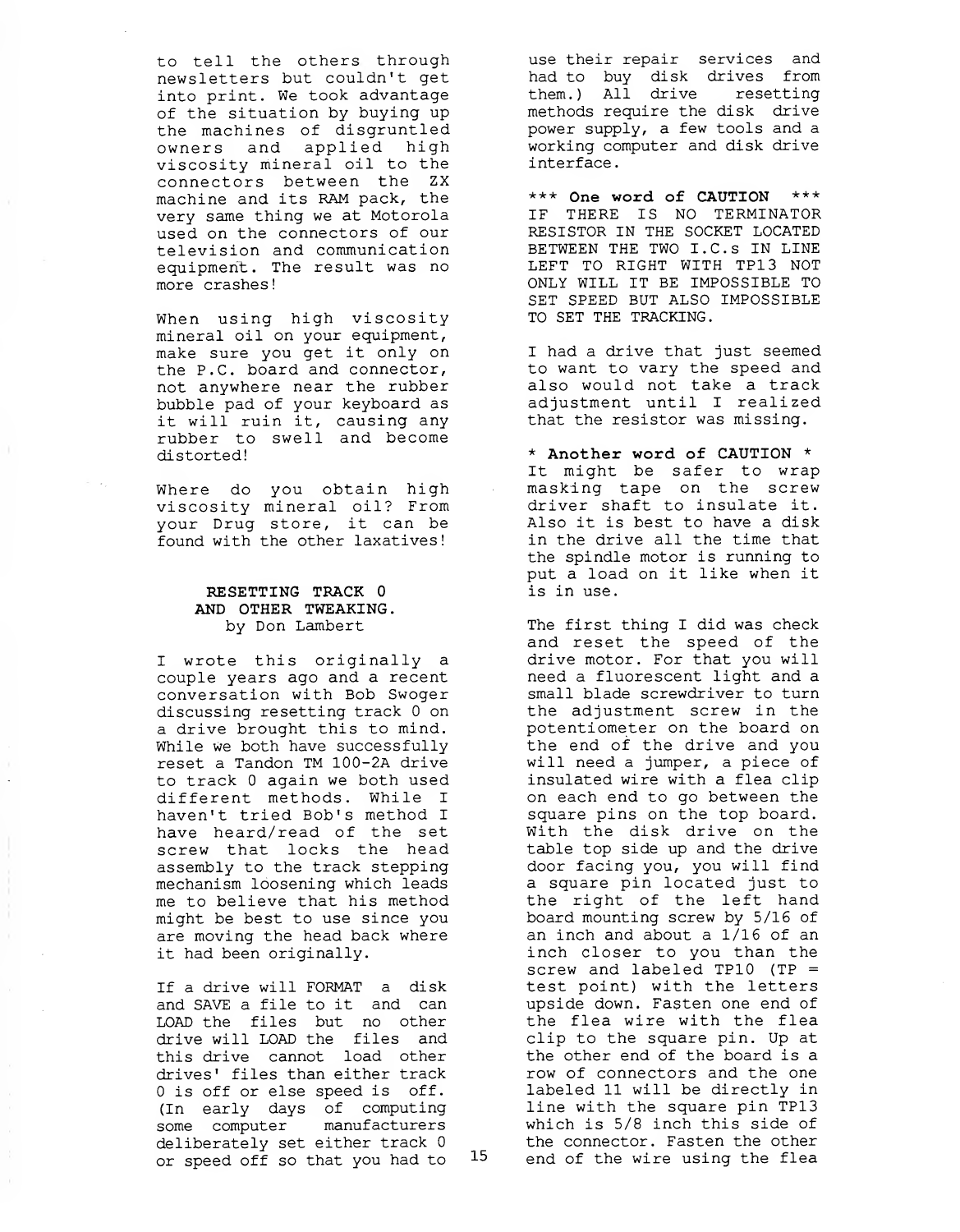clip to TP13 square pin. The purpose of the wire is to cause the disk drive motor to turn on when you turn on the power.

Speed is best set with a disk in the drive. <sup>I</sup> set the speed before I connected the interface cable to the drive. Now with the drive power cord plugged into the disk drive turn the disk drive on its side to expose the flywheel of the disk spindle with the paper and the bars printed on it exposed to the fluorescent light and watch the outer ring (60 cycle) and if the bars are seen to go either clockwise or counterclockwise then turn the screw in the end of the potentiometer on the back board (the motor drive board) . The bars may waver but unless there is a definite movement in either direction the drive speed is correct, any movement should be seen in fifteen or twenty seconds. When the speed checks right remove the jumper between TP10 and TP13.

To reset the track stepping mechanism if the drive will not read track 0 (the directory of files) you will need a larger screw driver (insulate the shaft of the screw driver with tape) and an alien wrench size .109 or 7/64 of an inch. Turn the drive over and you will see down near the disk flywheel a pair of alien screws which are sealed on the side with green sealing material. Loosen the two screws and turn the drive back right side up and on the back of the drive above the disk motor board is a metal projection that has a slotted screw head in an oblong opening and with the drive door facing you the slotted screw will be on the right side of the metal projection. To the left and slightly towards you is another alien headed screw also with the green goop on the side of the head. You might make a mark on the plate next to the screw the location of the screwdriver slot for reference. Loosen that alien screw and test with the screw driver to see if the<br>turning the screw moves the 16 turning the screw moves the

metal a trifle. The screw only has about a 180 degree adjustment (some drives will have 360 degree adjustment) . <sup>I</sup> had the best luck adjusting by turning the screw to the most counterclockwise position.

The reason to insulate the screwdriver is to prevent touching the bare pins that stick out above the adjusting screw.

Now with the interface cable plugged in and the drive power supply plugged in select a disk SAVEd on a good drive (be sure to use a copy in case something happens to the disk) and first try to CAT the disk (I was using a TS2068 and a LarKen interface) when you get an error watch the metal slide and just turn the screw enough clockwise so that you see it barely more. Then once more retry the CAT and repeat until suddenly the entire directory is listed as it should. <sup>I</sup> usually made one or two very slight more adjustments and then tried to LOAD a file on the first of the directory and then one on the last of the directory. If both had LOADed on a good drive and they LOAD on this one then power down and tighten the three alien screws and then re-try the CAT and the first program and the last program. If they LOAD you have it reset. With the LarKen and the TS2068 on failure to CAT you will get a CRC error and then garbage for the directory. Then as you get close to the track with the adjustments you might see one or two of the first files named then garbage, then suddenly all files appear. While the drives are rather mysterious (to me) in how they work it was rather more mechanical to make the adjustments. Of course other defects are handled differently.

I had one drive in which the track 0 switch was off. What it did was give a series of thunking sounds as it tried to read track 0. With the back of the drive facing you is the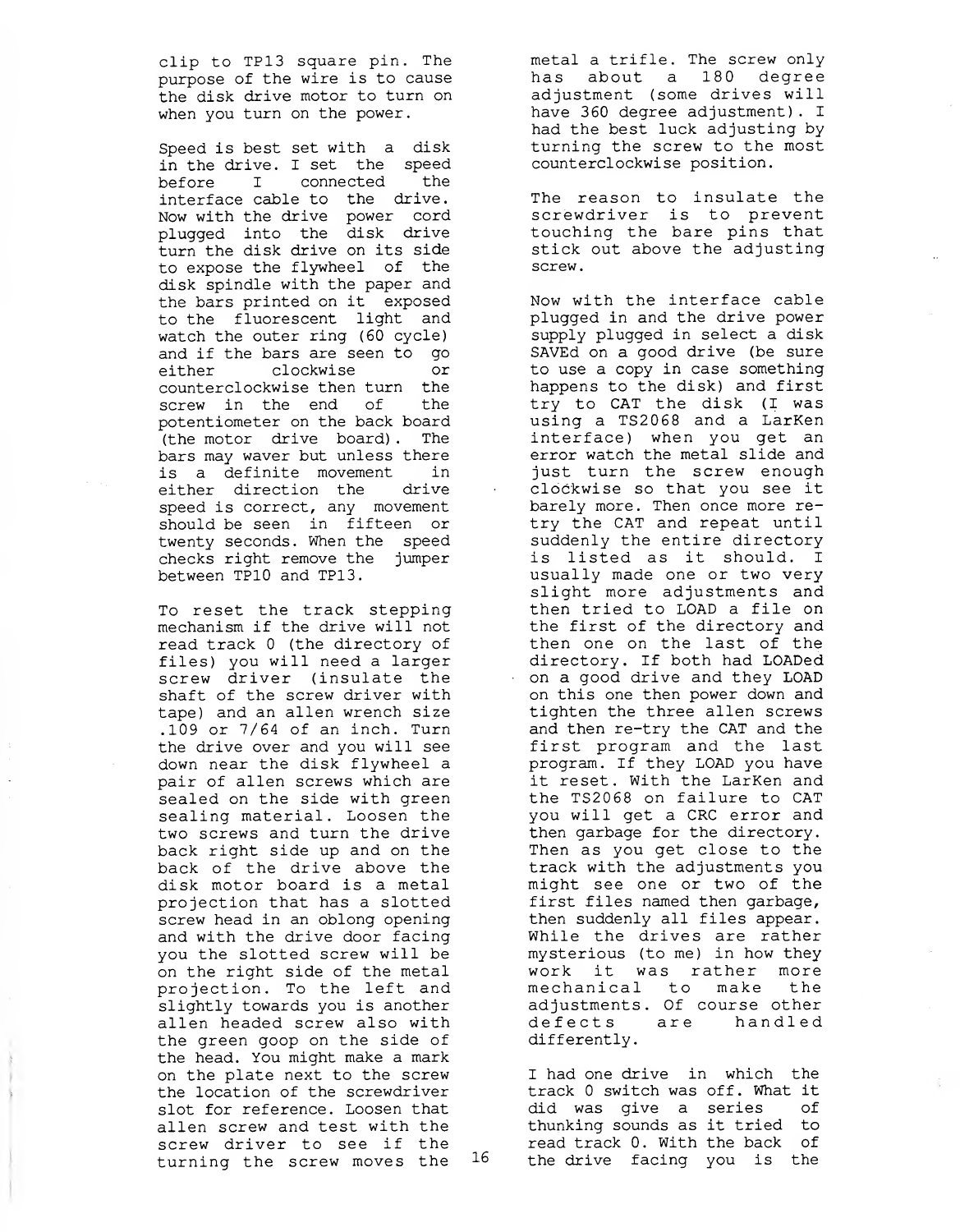projection that holds the track <sup>0</sup> adjusting mechanism and to the right of that and slightly above it is a slotted screw with green goop on it. I adjusted that and the drive stopped clunking and loaded the directory. However, on another drive that did not help. I removed the spindle motor and then <sup>I</sup> could adjust the micro switch located where the track stepping mechanism could actuate it. Whether that adjustment was a fluke or not the drive could be reset on track <sup>0</sup> and it worked. While all the Tandon TM 100-2A drives look alike at a distance, close examination does reveal differences. I have one Tandon with a soldered in gang DIP switch in place of the DIP socket normally used for the jumpers for drive selection. Also, <sup>I</sup> have a drive labeled as a Texas Peripheral Co. but they used a Tandon frame including the TANDON name in the casting. But the other parts are not similar to the Tandon.

1 now turn you over to Bob: \*\*\*\*\*\*\*\*\*\*\*\*\*\*\*\*\*\*\*\*\*\*\*\*\*\*\*\*\*\*\*

Don mentioned that I fixed a drive with the stepping motor set screw only but I wish to tell you that it took hours to accomplish. These drives probably fail in the first place because the screw that holds the stepping mechanism to the shaft of the stepping motor was too loose. It should be tightened first.

Don mentioned in his last paragraph that he heard the drive make a 'series of thunking sounds'. This sound can be heard if the head tries to advance past track 83 or if it fails to activate the end of travel microswitch while seeking track 0. There are programs written with a bug that tries to send the heads to track 249. Since the drive can only travel to track 83, the head mechanism bangs until you turn off the system. If the head carriage, trying to travel past track 0, doesn't activate the end of travel microswitch<br>to let the system know that it 17 to let the system know that it

has arrived, the head carriage will bang until you turn off the system. These two circumstances will cause the stepping motor shaft to slip inside the band spool if the set screw is the least bit loose.

The purpose of the screw Don mentions in his last paragraph is to push the head off the microswitch and back unto track 0. This screw is set to be just short of resting against the head carriage when it is over track 0.

Before loosening the three screws that hold the stepping mechanism in place, remove the top PC board and tighten the set screw on the stepping motor shaft. Then proceed as Don describes

If you have a oscilloscope or capacitively coupled AC voltmeter handy, you may wish to make a final adjustment of the track setting screw in the following manner. Prepare a disk using George Chambers' utilities that has been formatted and saved on a known good drive. Save a program on track 20 (middle track of a 40 track drive) that is about 5000 bytes long and LOADs itself continuously.

Place either a capacitively coupled AC voltmeter or oscilloscope between TP3 and ground. Load in the program and turn the track setting screw for maximum output on the AC voltmeter or both maximum amplitude and best symmetry on the oscilloscope. You will note that the signal level goes up and down, Use the lower level signal to set the screw for maximum as it is the signal from track 20. Tighten the three set screw down and check that the setting didn't move.

If you do a VERIFY while watching the AC voltmeter or the oscilloscope you will notice that the- output level goes down considerably as the heads travel to track 83, this is normal. It has to do with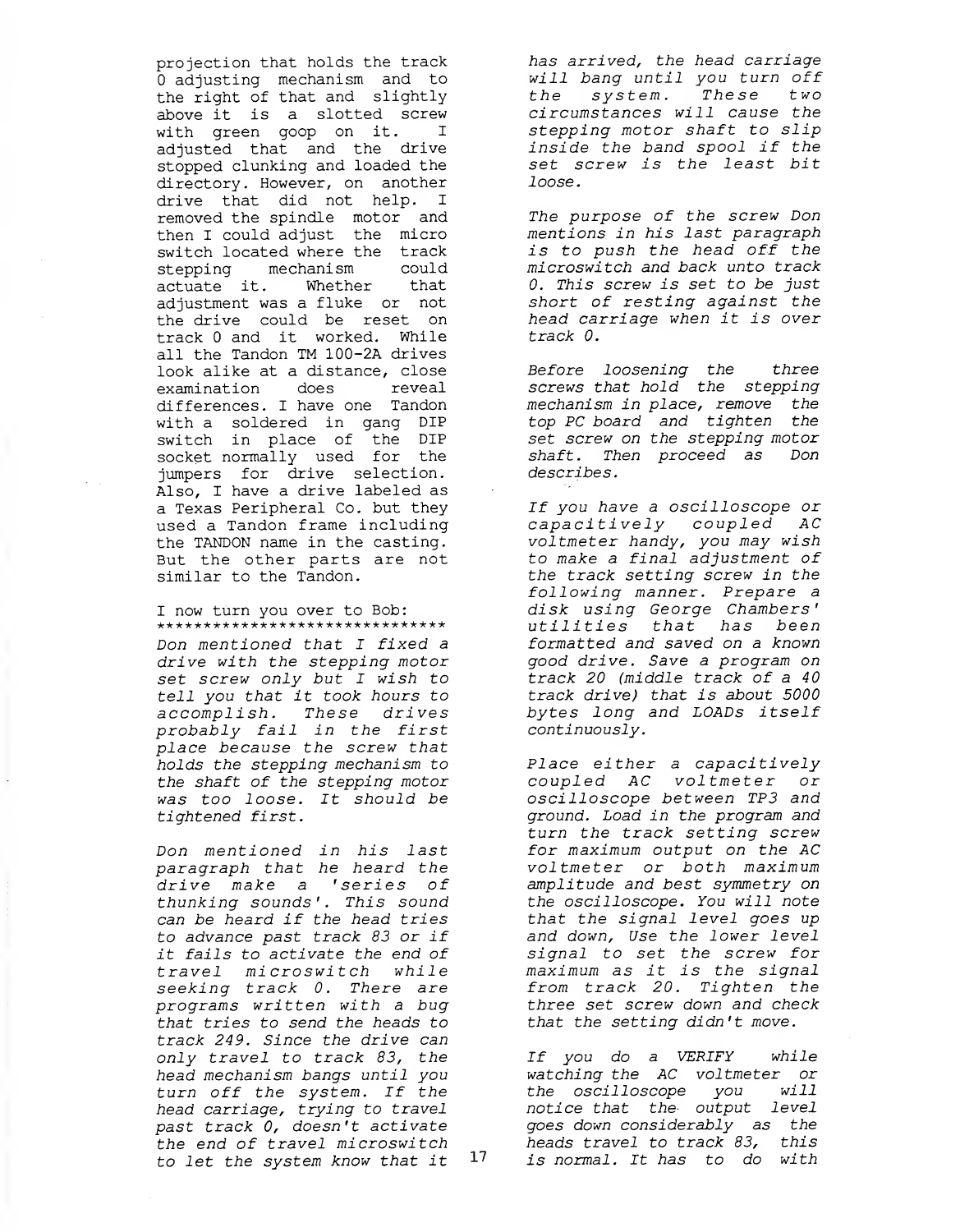the fact that the data passing the head at track 83 is traveling so much slower than the data passing the head at track 0. An AGC circuit levels the output signal before it leaves the drive.

Thanks to Mark Farrell of the Glenside Color Computer Club of Illinois for the above education. —==Bob Swoger==—

#### WRITING MORE EFFICIENTLY BY BILL HARMER

<sup>I</sup> confess, <sup>I</sup> am a ZX81/TS1000 user still. A real survivor. Although <sup>I</sup> have promised myself to program only (or mainly) on the ZX81/TS1000 in machine language, BASIC still is my main language on this computer. The amazing thing is that there are still things to discover in BASIC programming for the ZX81/TS1000.

The writing of a sorting routine for the ZX81 usually means the bubble sort or at least the flagged bubble sort as given in the book by Morse, et al., "THE ESSENTIAL GUIDE TO TIMEX/SINCLAIR HOME COMPUTERS", a ZX81 and TS2068 BASIC programmer's touchstone for comforting solutions. Well, Byte magazine in their April 1991 issue published an improved version of the flagged bubble sort and with a little adaption (from True BASIC to ZX81 BASIC) , it was possible to test it and find that it did indeed run faster than the flagged bubble sort. <sup>I</sup> suspect it is even faster on much bigger arrays than I tested its sorting on.

Another thing that has helped in the saving of RAM in ZX81/TS1000 programs is the use of flags as in the flagged bubble sort, as either 0 or not <sup>0</sup> (that is 1) as the two possibilities, like so:

instead of 100 IF FLG=0 THEN GOTO 1000 110 IF FLG=1 THEN GOTO 2000

use: 100 IF NOT FLG THEN GOTO 1000 110 IF FLG THEN GOTO 2000

These operators can be combined with others in compound conditions as in: 120 If PG AND X>10 THEN GOTO 5000.

Speaking of conditions after IF, another discovery of a year or so ago was that the ZX81/TS1000 can take: 200 IF X=5 THEN IF A=2 OR A=4 THEN GOTO 700

This is equivalent to something that the ZX81 BASIC does not seem to like to accept: 200 IF X=5 AND (A=2 OR A=4) THEN GOTO 700,

One of the problems with the ZX81/TS1000 and most BASIC interpreter other than that of the QL, (SuperBASIC) is that if you put a loop deep in a program, after a lot of other statements, then it executes more slowly. However, a simple POKE and some fiddling with its position in the program listing will allow you to get a GOTO equivalent that is almost as fast as a GOTO when used at the beginning of a ZX81/TS1000 BASIC program.

There is little more to explain than that, but the POKE in effect POKES the 1st byte of the NEXT-LINE ZX81/TS1000 system variable. It is a local GOTO, that can go as far away as about 255 bytes in the program listing only, but since all fast loops can't be put at the start of your BASIC program, this will help speed up the ones that can't be given a high enough priority to be put there. Maybe a sort of search routine might fall into that category, or simply a variable array initialization routine. One variable initialization routine that saves RAM is:

instead of 8800 LET B\$="-----------------

---------------<sup>11</sup>

8810 LET X\$="XXXXXXXXXXXXXXXXX XXXXXXXXXXXXXXX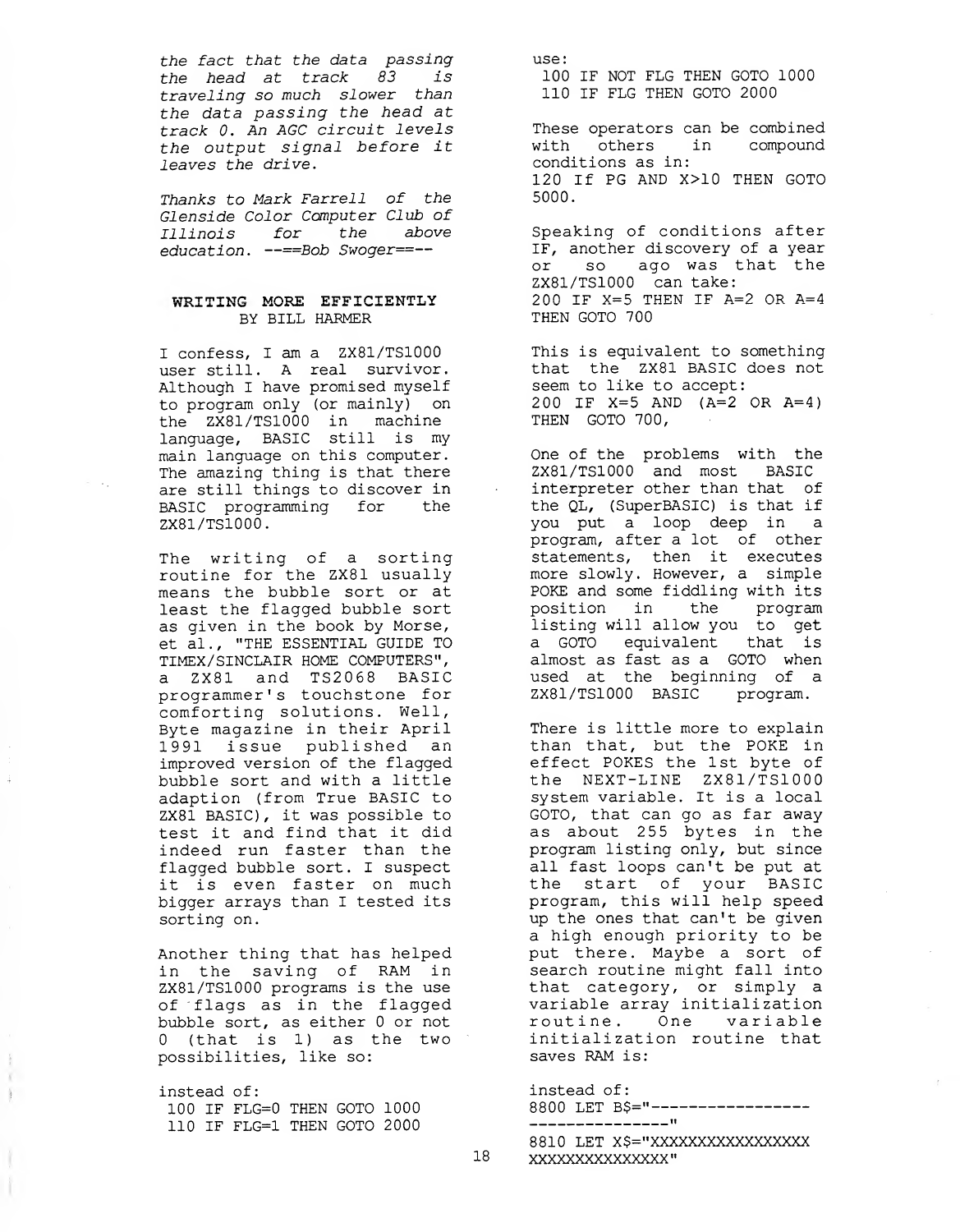use:

|             | 8800 LET B\$"--"     |
|-------------|----------------------|
|             | 8810 LET X\$="XX"    |
|             | 8820 LET Y\$="       |
|             | 8830 FOR N=1 TO 4    |
|             | 8840 LET B\$=B\$+B\$ |
|             | 8850 LET X\$=X\$+X\$ |
|             | 8860 LET Y\$=Y\$+Y\$ |
| 8870 NEXT N |                      |
|             |                      |

Initializing the graphic strings is done by starting them at a value and then doubling their length. This runs infinitely quicker than the following:

Ĥ

8840 LET B\$=B\$+"-" through a loop 32 times! 0/0.

# $\mathbb A\mathbb D$  S

To put an AD in the Computer related section of the BBS, put a file in your account with the filename. filetype: COMPUTER. ADS ! ! ! Our ADS are free ! ! ! ! Your ADS appear in FOUR different newsletters!

WANTED ON 921125 %0-9.e.2-e-0-0-2-9-2-S-9-2-2-9-9-S-2-2-9-9-2-0-9-9-9-2-9-9-9- ^^^'o'o'o'o'o'o'o'o'o'o'o'o'o'o'o'o'o'o'o'o'o'o'o'o'o'o'o Used LarKen Disk Drive interface for TS2068. Call Bob during the week at 708-576-8068

WANTED ON 921125  $888888888888888888888888888888888$ LOOKING FOR RARE SINCLAIR ITEMS - ZX80 - SINCLAIR WATCH, TV, JOYSTICK, ORIGINAL BOXES, WILL BUY ANY ITEMS IF CHEAP, MAGS, NEWSLETTERS, BOOKS. USED QL, TS2068, TS1000, TS1500 GILLESPIE, JAMES DOUG 5860 CALAMIE DRIVE PARMA HIGHTS OHIO 44130

WANTED ON 921125 ° 2-9-2-9-2-9-9-9-2-9-9-2-9-2-9-2-2-9-2-2-2-2-9-2-2-2-2-2-2-2- 'o'o'o'o'o'o'o'o'o'o'oo'ooo'oooooooooooooooo - Wafers for A&J Microdrive TS2068 version - ARTWORX - Your list of TS2068 stuff you want to sell... MIKE STEVENS 312 NEWTON AVE OAKLAND CA 94606-1320

WANTED: ON 921025  $8888888888888888888888888$ MEMOTECH ASSEMBLER MODULE FOR THE ZX81. FERDINAND GUNTHER 1307 SHAW MOSES LAKE, WA 98837-3133 FOR SALE: ON 921012 0.0-0-0-0-0-9-9-2-9-9-9-9-9-9-9-9-9-9-0.0.0.0.9-9-2-2-2-9-9.9- TRS-80 MODEL 16.B W/15 MEG DISK SYSTEM FOR 8" DISK. (2) TRS-80 DWP 510 PRINTER (1) DAISY WHEEL PRINTR MODEL II (3) TRS-80 8 MEG DSK SYSTEM (2) TRS-80 12 MEG DISK SYSTEM (1) TRS-80 15 MEG DISK SYSTEM (4) DISK SYSTEMS 3 SLOTS, 2 DRV (4) TRS-80 MDL II MICROCOMPUTRS EVERYTHING WORKS - PRICE NEGOTIABLE - CALL PHIL OR JIM CLARK 8 AM -5 PM WEEK DAYS OR <sup>9</sup> AM TO 12 NOON SATURDAYS 708-366-1913 FOR SALE: ON 920909  $88888888888888888888888888888888888$ I have acquired more ZX goodies to pass on to you all since my last ad: \*\*\*\*\*\*\*\*\*\*\*\*\*\*\*\*\*\*\*\*\*\*\*\*\*\*\*\*\*\*\* \* Timex and Sinclair Hardware \* \*\*\*\*\*\*\*\*\*\*\*\*\*\*\*\*\*\*\*\*\*\*\*\*\*\*\*\*\*\*\* (2 TS2068 (2 Joysticks (1 Spectrum Joystick Adapter (2 Comodore 1520 Color Plotter (1 Color Plotter Repl Pen Set (1 Wico Trackball (1 TS-2040 Printer (1 TS2068/1520 Plotter Intfce (5 TS-2050 Modems (untested, 3 (1 OS-64 Cartridge (1 TS2068 Winky Board (1 Z-SIO ( TS2068 Serial (1 JLO TS2068 Expansion Board (1 Z-Link ( TS2068 to Spectrum (1 JLO Printer Interface Card (1 QL (2 Crazybugs Cartridges (2 Budgeter Cartridges (1 States & Capitals Cartridge (1 Pinball Cartridge (1 Flight Simulator Cartridge (1 Androids Cartridge (1 ZX81 (3 TS-1016 (16K Rampack) (2 TS1000 Winky Board (1 Larken NVM for TS1000 with cables, all uncased) Intfc) bus converter) ««< continued next page »»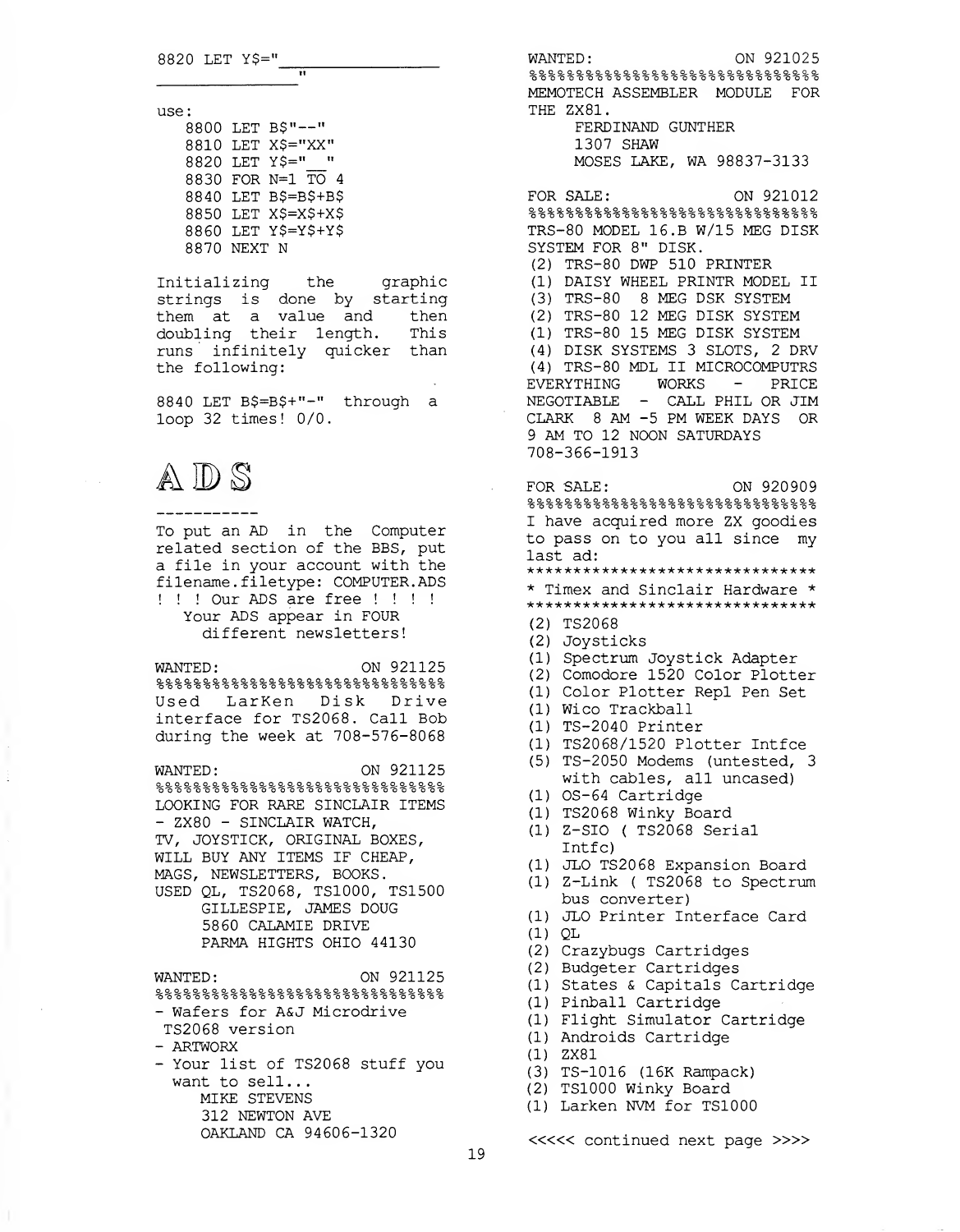\*\*\*\*\*\*\*\*\*\*\*\*\*\*\*\*\*\*\*\*\*\*\*\*\*\*\*\*\*\*\* \* •a-\*\*\* TS2068 Software \* \*\*\*\*\*\*\*\*\*\*\*\*\*\*\*\*\*\*\*\*\*\*\*\*\*\*\*\*\*\*\* Fighter Pilot MScript Flight Simulator Casboard TS2068 Ramdizk Textwriter 2000 Plus Pro/File TS2068 Hot-Z TS2068 Mterm-T Loader V \*\*\*\*\*\*\*\*\*\*\*\*\*\*\*\*\*\*\*\*\*\*\*\*\*\*\*\*\*\*\* \* Spectrum Software \*<br>\*\*\*\*\*\*\*\*\*\*\*\*\*\*\*\*\*\*\*\*\*\*\*\*\*\*\*\*\*\*\*\*\* Super Bowl Machine Code Tutor Higheay Encounter The Flying Formula Dlan Specterm-64 ZXpert 007 Spy Softaid (10 Programs) Cassette 50 (50 Programs) \*\*\*\*\*\*\*\*\*\*\*\*\*\*\*\*\*\*\*\*\*\*\*\*\*\*\*\*\*\*\*\*\* \* TS-1000/ZX81 Software \*<br>\*\*\*\*\*\*\*\*\*\*\*\*\*\*\*\*\*\*\*\*\*\*\*\*\*\*\*\*\*\*\* Word Sine ZX-Term\*80 \*\*\*\*\*\*\*\*\*\*\*\*\*\*\*\*\*\*\*\*\*\*\*\*\*\*\*\*\*\*\* \* QL Software & Manuals \*<br>\*\*\*\*\*\*\*\*\*\*\*\*\*\*\*\*\*\*\*\*\*\*\*\*\*\*\*\*\*\*\*\* QL Technical Guide MAC Paint (with files) CAD Runtime Editor Pascal Psion Package (WP, SS, DB, Graph) Qcode QLTerm QLink BEST OFFER Gary Lessenberry 12 Alleghany Road Havelock, NC 28532 919-444-3895 FOR SALE: ON 920719 %%%%%%%%%%%%%%%%%%%%%%%%%%%%%%% 1770 DISK DRIVE CONTROLLER I.C.s for \$9.00 each postpaid

to U.S. or Canadian addresses. Paul Holmgren 52310 Wilton Wood Court Indianapolis IN 46254 317-291-6002

FOR SALE: ON 911015 %%%%%%%%%%%%%%%%%%%%%%%%%%%%%%%%%% QL Complete System ....... \$80 Gold Card for the  $QL$  ..... \$500 Call Frank Davis H317-473-8031

FOR SALE: 0N 920522 %%%%%%%%%%%%%%%%%%%%%%%%%%%%%%%%%%%% Epson LX-86 needs new head \$25 Call Tom Kowalski 708/289-7583 WANTED: ON 920509 %%%%%%%%%%%%%%%%%%%%%%%%%%%%%%% TRACTOR AND/OR ROLL PAPER UNIT(S) FOR MANNESMANN TALLY MT160 PRINTER. ALSO, ANY INFORMATION ON THE RC ALLEN (BY LITTON WESTREX) PRINTER MODEL NO. 88802-112 D. G. Smith, R.415 Stone St., Johnstown, PA 15906 FOR SALE: ON 920309 %%%%%%%%%%%%%%%%%%%%%%%%%%%%%%% GETTING RID OF EXCESS EQUIPMENT, HARDWARE, SOFTWARE, BOOKS, ETC. FOR BOTH TS1000 AND TS2068. SEND FOR LIST. WILLIAM VOLK 6015 CARTER AVE BALTIMORE MD 21214  $\text{H}301-254-8258$ FOR SALE: ON 920509  $888888888888888888888888$ LOCAL COMPUTER GROUP GETTING RID OF EXCESS EQUIPMENT, HARDWARE, SOFTWARE, BOOKS, ETC. T/S USER'S GROUP, P.O.BOX 614, Johnstown, PA 15907 FOR SALE: ON 911025 %%%%%%%%%%%%%%%%%%%%%%%%%%%%%%%%%%%%% I have a Sinclair ZX81 with 64K Memotech RAM, enhanced keyboard and 300 baud Byte-Back modem. I also have a TS2068 with modem, printer, and Spectrum cartridge, along with a dozen old programs from Quicksilva and the like, for both machines. Both are in working order and excellent condition. Make an offer on the whole kit and kaboodle. Peter Paglia 8802 Partridge Run Chapel Hill NC 27516 FOR SALE: ON 910426 %%%%%%%%%%%%%%%%%%%%%%%%%%%%%%% COLOR COMPUTER 3 - DISK DRIVE CM-8 COLOR MONITOR W/PLATFORM SMITH CORONA TP-1 PRINTER JOYSTICK AND 1 DOZ BLANK DISKS SOFTWARE INCLUDES DESK MATE HOME PUBLISHER \$400 OR BEST 312-337-3624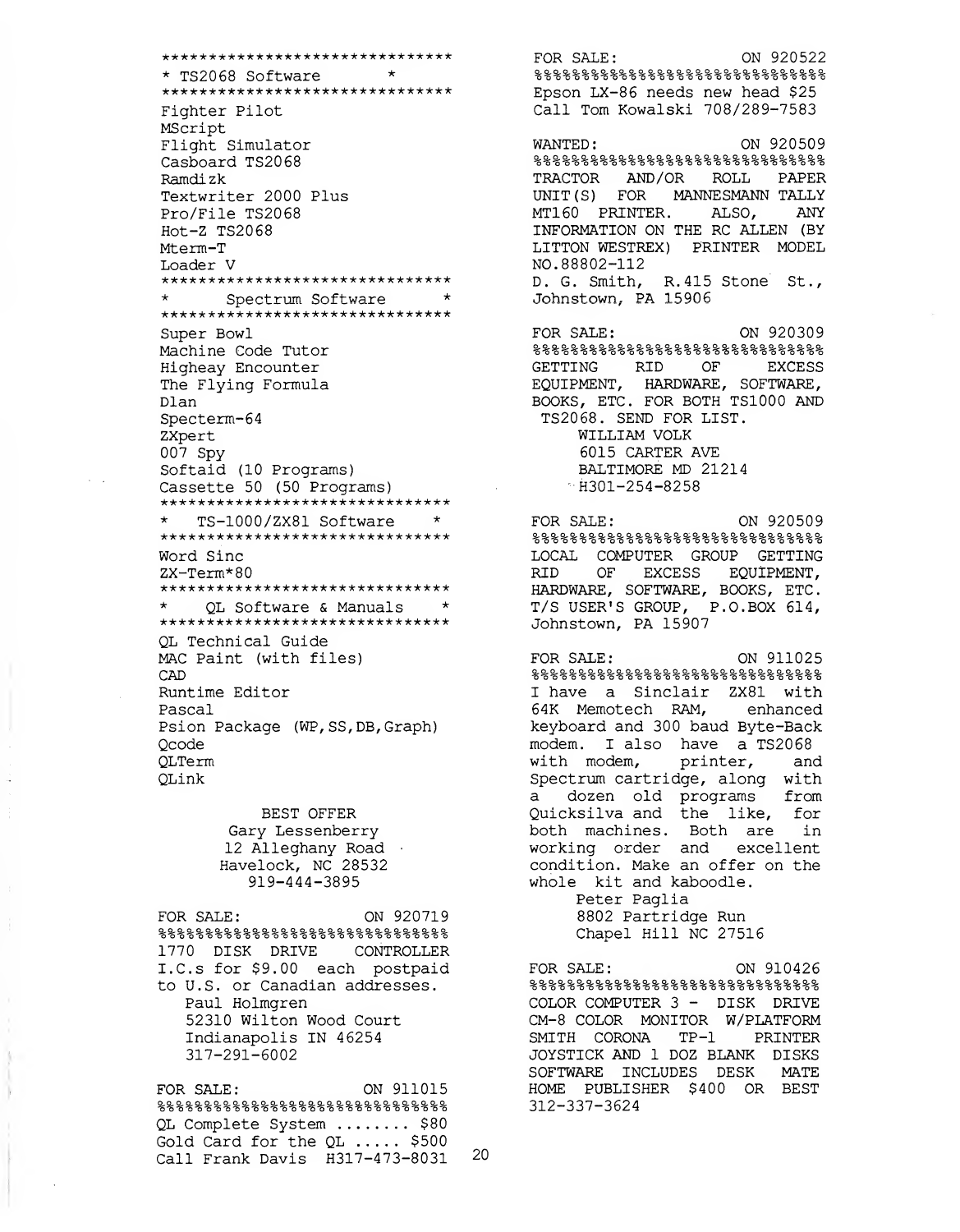FOR SALE: 921010  $88888888888888888888888$ ATARI COMPUTER SYSTEM %%%%%%%%%% HARDWARE %%%%%%%%%%% ATARI 800XL ATARI 1050 Floppy disk drive 9 inch HP Monitor Smith Corona TPII Daisy Wheel Printer ICD parallel Printer & serial interface (2 serial ports) Serial cable for modem Joystick %%%%% CARTRIDGE SOFTWARE %%%%% AtariWriter word processor (with manual) Assembler Editor programming language (with manual) Atari Basic programing language (with manual) AtariGraphics for use with light pen Space Shuttle flight simulator (with Manual) Jumbo Jet Pilot Flight Simltr (without manual) Missile Command computer game (with Manual) Math Mileage BASIC math skills game with manual Atari Lab science software (With manuals) Basic Module Temperature & Light Module %%%%%%%% DISK SOFTWARE %%%%%%%% The Pond (Thinking skills game) with manual 221 Baker Street (Sherlock Holmes mystery game) with manual Master Type (Typing tutor game) with manual Tycoon (Commodity market simulation) with manual Millionaire (Stock market simulation) with manual Movie Maker (Animation construction) Music Construction set Chessmaster 2000 Paperclip word processor 850 express terminal program Great Blue-C prgrmming language  $88888888888$  BOOKS  $888888888888$ Mapping the Atari Microprocessor Manuals 2- 2- 2- 2- 2- 2- 2- 2- 2- 2- 2- 2- TWITC/~" 2-2-2-2-2-9-9-2-2-2-2-2- 'o'o'o'o'o'o'o'o'o'o'o'o <sup>l</sup> <sup>v</sup>ix OL , oooooooooooo A few discs with a disk case Q.O 2-2-2.2-2-2-2-2-2-2-2-2-2-2-2-2-2-2-2-2-9-2-2-2-2-2-2-2-2- 'o'o'5'o'o'o'o'o'o'o'oo'o'oooooooooooooooooo All above ....... \$150.00 Call Doug Eaton H/708-668-2731 W/708-576-2116

## And now, <sup>a</sup> word from our Vendors

Please remember to support our Vendors. Isn't it time to acquire a disk drive system for your TS2068? Cost can't be the excuse because \$125 will get you LarKen DOS and \$50 more will get you dual drives from fests! Life just isn't long enough to wait for tape saves and loads!

Running your computer without a modem is like having a sports car with no tires. You just sit there with all that horse power and can't go anywhere! Frank Davis says he has a lot of TS2050 modems and if he can't move them he will donate them away, what a loss to the T/S community that would be! Contact him and order yours at:

> MECHANICAL AFFINITY FRANK DAVIS 513 EAST MAIN PERU IN 46970 317-473-8031

MECHANICAL AFFINITY PAUL HOLMGREN 5231 WILTON WOOD CT INDIANAPOLIS IN <sup>4</sup> 6254

Please support our magazine, it's the only one left and is really very good.

 $8888888888888888888$ OUR ONLY MAGAZINE! PLEASE SUPPORT IT %%%%%%%%%%%%%%%%%%%%%%%%%% UPDATE! COMPUTER SYSTEMS PO BOX 1095 PERU IN 46970 317-473-8031

> AERCO BOX 18093 AUSTIN TX 78760 512-451-5874 DOS & CPI'S

#### LARKEN ELECTRONICS LARRY KENNY DOS & BBS SOFTWARE These fine products sold by both ED GREY & RMG ENTERPRISES

21